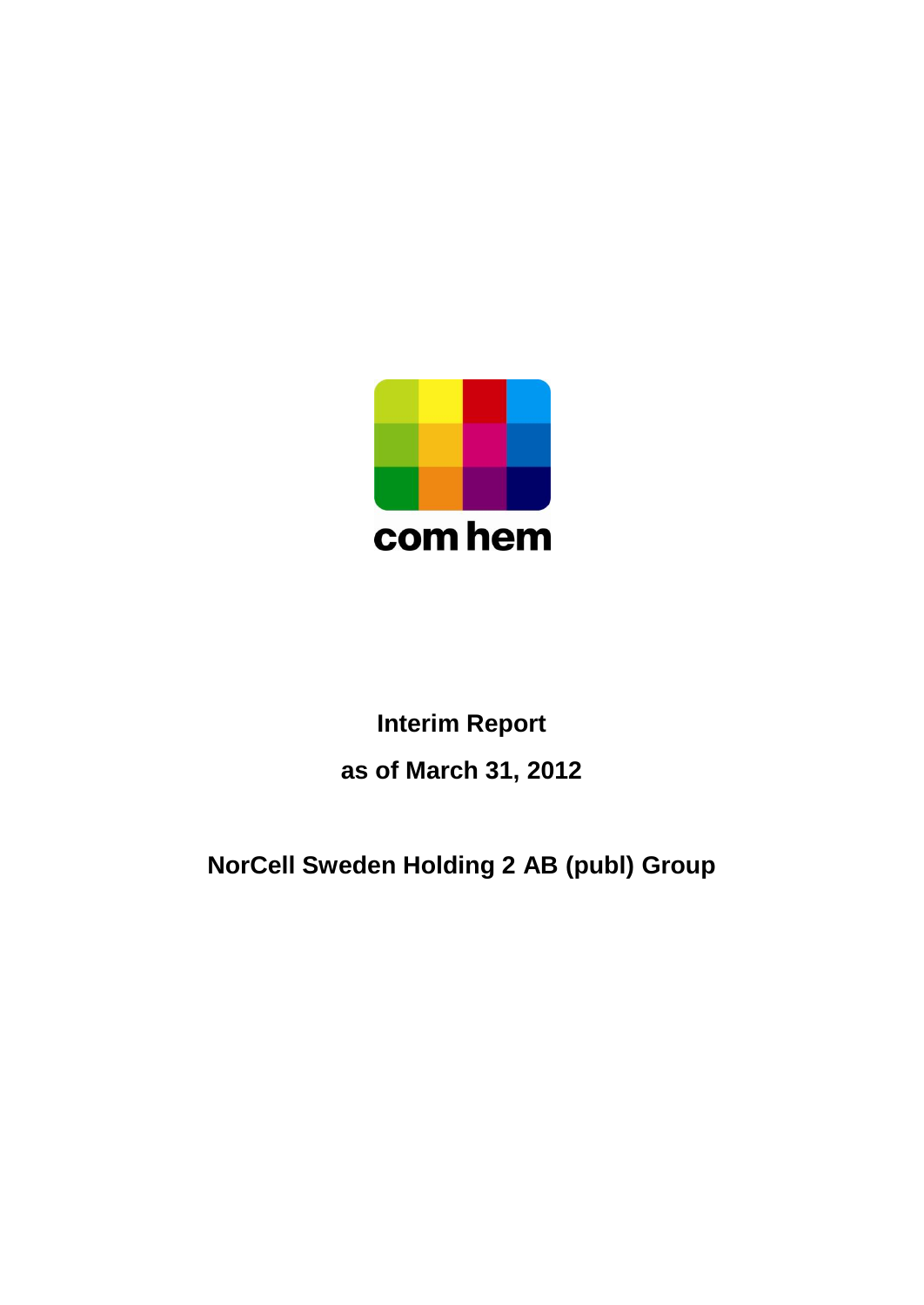#### **FOR IMMEDIATE RELEASE**

Date: May 29, 2012 Time: 09:00 CET

#### **IMPORTANT INFORMATION**

For investors and prospective investors in the Group's Senior Notes and Senior Secured Notes, please refer to this interim report as of March 31, 2012 (the "Interim Report") presenting the NorCell Sweden Holding 2 AB (publ) Group's condensed consolidated financial statements for the period January 1, 2012 to March 31, 2012.

In the Interim Report, the terms "we", "our", "us", the "Company", the "Group" and "Com Hem" for the period following the consummation of the Acquisition (as described in the Annual Report 2011*)* refer to either NorCell Sweden Holding 2 AB (publ), or NorCell Sweden Holding 2 AB (publ) and its subsidiaries, as the context requires, and, for the period prior to the consummation of the Acquisition to either Nordic Cable Acquisition Company Sub-Holding AB, or Nordic Cable Acquisition Company Sub-Holding AB and its subsidiaries, as the context requires.

Certain numerical information and other amounts and percentages presented in this Interim Report may not sum due to rounding. In addition, certain figures in this document have been rounded to the nearest whole number.

As used herein, the symbol "n/m" means "not meaningful" and "n/a" means "not applicable".

For definitions and glossary, please refer to the Group's Annual Report 2011.

This Interim Report has not been audited or reviewed by the Company's auditors.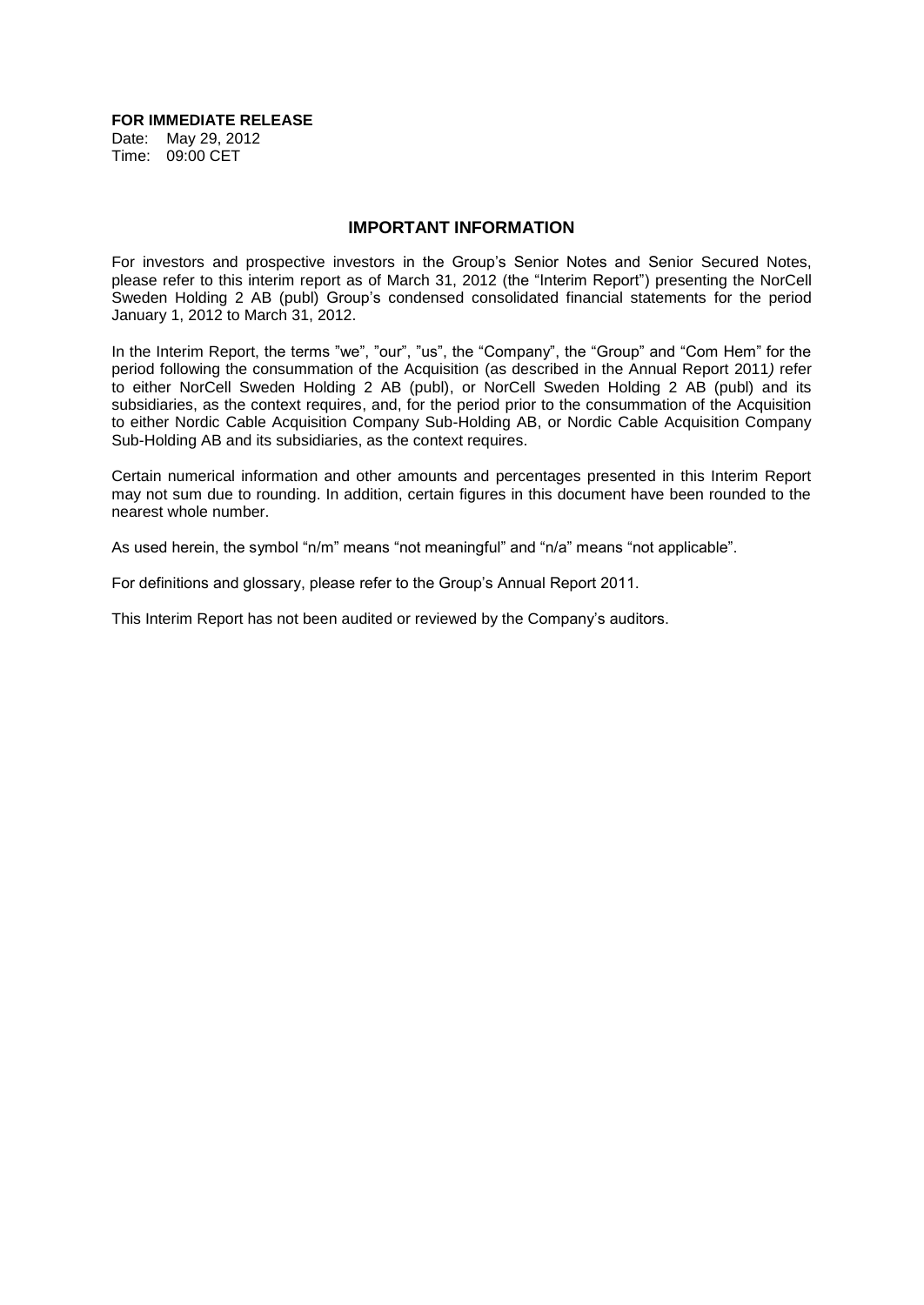# **DISCLOSURE REGARDING FORWARD-LOOKING STATEMENTS**

This Interim Report contains various forward-looking statements that reflect Management's current views with respect to future events and anticipated financial and operational performance. Forwardlooking statements as a general matter are all statements other than statements as to historical facts or present facts or circumstances. The words "believe", "expect", "anticipate", "intend", "may", "plan", "estimate", "will", "should", "could", "aim" or "might", or, in each case, their negative, or similar expressions, identify certain of these forward-looking statements. Other forward-looking statements can be identified in the context in which the statements are made. Forward-looking statements appear in a number of places in this Interim Report, including, without limitation, in the sections entitled "*Financial Highlights*" and "*Results of Operations and Financial Condition*", and include, among other things, statements relating to:

- The Group's strategy, outlook and growth prospects;
- the Group's operational and financial targets;
- the Group's liquidity, capital resources and capital expenditure;
- the Group's planned investments;
- the expectations as to future growth in demand for the Group's products and services;
- general economic trends and trends in the cable television and telecommunications industries;
- the impact of regulations on the Group and the Group's operations;
- the competitive environment in which the Group operates; and
- the outcome of legal proceedings.

Although Com Hem believes that the expectations reflected in these forward-looking statements are reasonable, Com Hem can give no assurances that they will materialize or prove to be correct. Because these statements are based on assumptions or estimates and are subject to risks and uncertainties, the actual results or outcome could differ materially from those set out in the forwardlooking statements as a result of, among others:

- Digital television and broadband penetration and other market developments;  $\bullet$
- competition from local or international cable, telecommunications, media or alternative technology companies, including local area networks, satellite, Internet-protocol television, hybrid television and wireless broadband companies;
- changes in international, national and local economic, political, business, industry and tax conditions;
- changes in underlying consumer behavior, including changes in consumer television viewing and preferences;
- changes in technology;
- changes in content prices;
- consolidation in the cable or telecommunications industry;
- the Group's ability to generate the funds needed to service the Group's debt;
- factors affecting the Group's leverage and the Group's ability to service debt;
- the effects of operating and financial restrictions in the Group's debt instruments;
- the ability to successfully develop and expand the range of products and services offered;
- the ability to retain or replace key personnel; and
- changes in the Group's business strategy, development and investment plans.

These forward-looking statements speak only as of the date of this Interim Report. Com Hem expressly undertakes no obligation to publicly update or revise any forward-looking statements, whether as a result of new information, future events or otherwise, other than as required by law or regulation. Accordingly, investors and prospective investors are cautioned not to place undue reliance on any of the forward-looking statements herein.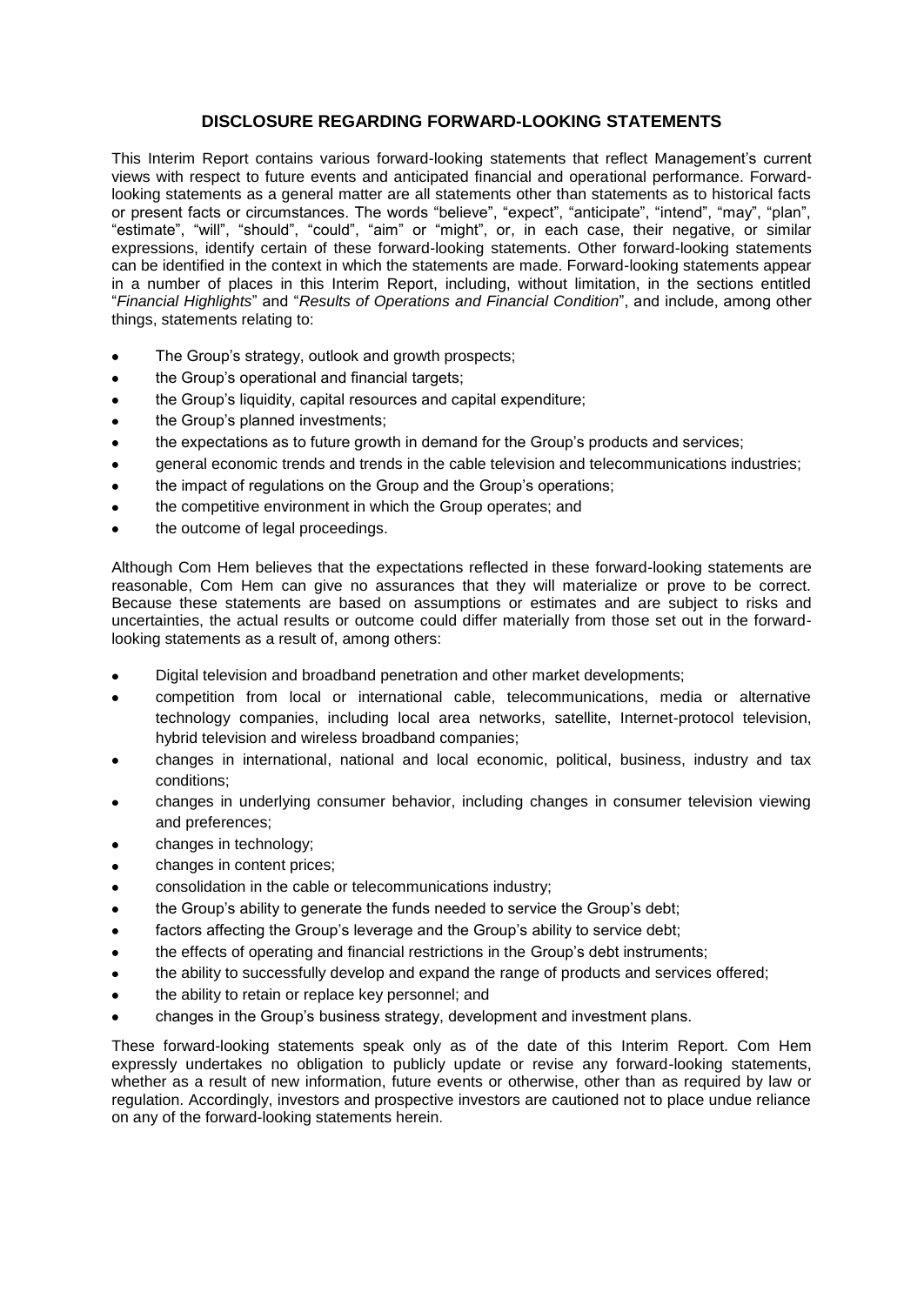# **TABLE OF CONTENTS**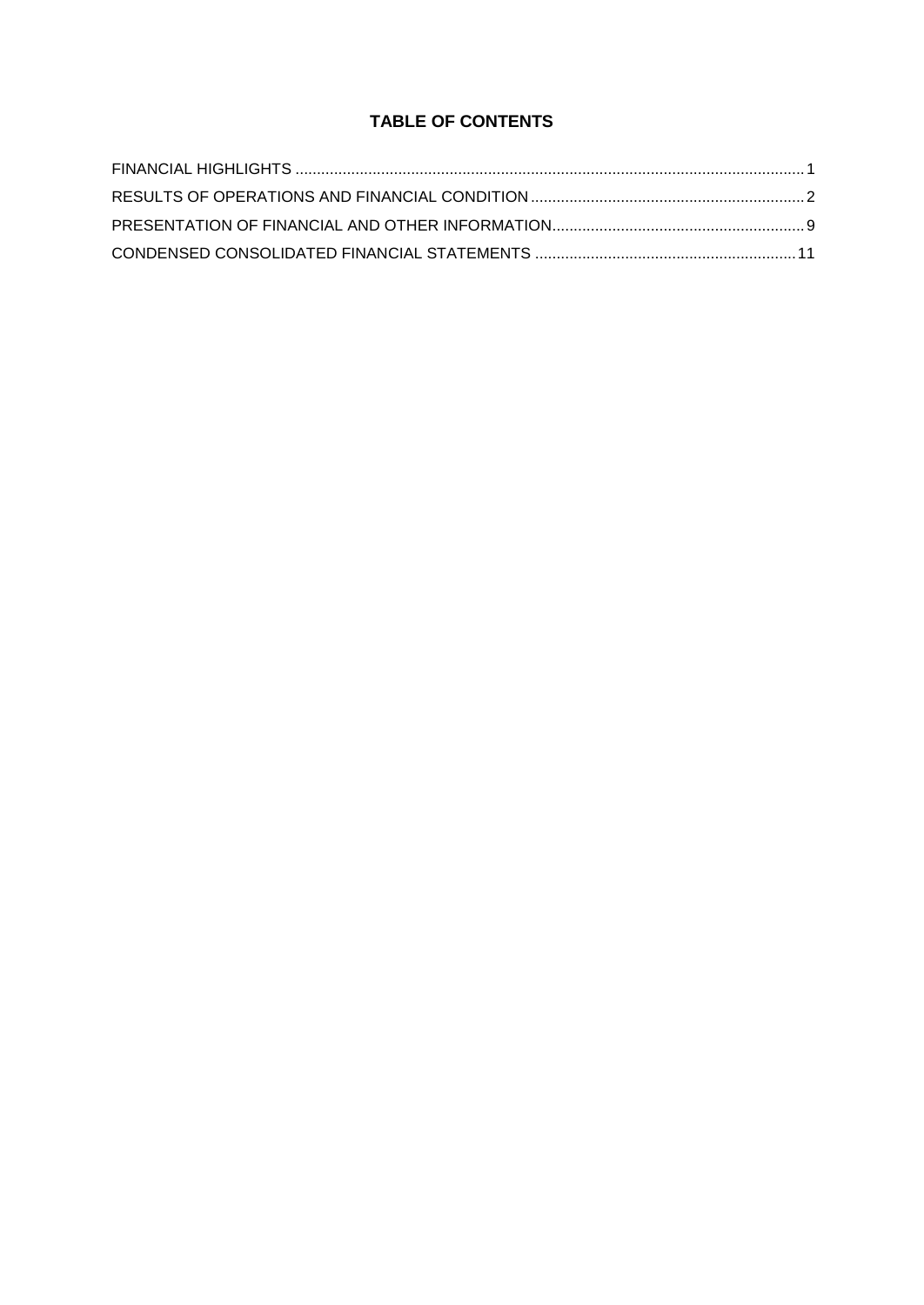# **FINANCIAL HIGHLIGHTS**

*The following chapter presents key financial highlights that have occurred during the three months ended March 31, 2012 and 2011 unless otherwise stated. You should read this table in conjunction with "Results of Operations and Financial Condition", "Presentation of Financial and Other Information" and "Condensed Consolidated Financial Statements", which are included elsewhere in this Interim Report.*

|                          |        | For the three months |        | For the<br>year ended |
|--------------------------|--------|----------------------|--------|-----------------------|
|                          |        | ended March 31,      |        | December 31,          |
|                          | Actual | Pro Forma            |        | Pro Forma             |
|                          | 2012   | 2011                 | Change | 2011                  |
|                          |        | (SEK in millions)    | %      | (SEK in millions)     |
|                          | 1.136  | 1.113                | 2.1    | 4.520                 |
|                          | 540    | 513                  | 5.3    | 2,138                 |
|                          | 198    | 112                  | 77.5   | 734                   |
| Operating Free Cash Flow | 179    | 368                  | (51.3) | 1.419                 |

# **Key Financial Highlights**

## **Revenue growth**

Revenue increased by SEK 24 million, or 2.1%, from SEK 1,113 million in the first three months 2011 to SEK 1,136 million in the first three months 2012. The increase in revenue is mainly driven by higher revenue from pay television and high-speed broadband services.

# **Firm cost control and increased Adjusted EBITDA**

Expenses in the first three months 2012 were in line with the same period previous year, which primarily is a result of continuous strict cost control and successful re-negotiation of key content agreements. As a result, Adjusted EBITDA increased by SEK 27 million, or 5.3%, from SEK 513 million in the first three months 2011 to SEK 540 million in the first three months 2012.

# **Increased investments in the business**

Capital expenditures increased from SEK 112 million in the first three months 2011 to SEK 198 million in the first three months 2012. The increase in the first three months 2012 is due to timing differences in the purchase of customer-premises equipment, with a higher share of equipment being purchased in the first quarter 2012 than in the first quarter 2011, and higher capital expenditures related to network and quality enhancement.

# **Operating Free Cash Flow**

Operating free cash flow decreased from SEK 368 million in the first three months of 2011 to SEK 179 million in the first three months 2012. The decrease in the first three months 2012 compared to the same period 2011 was partly due to increased capital expenditures. The operating free cash flow was also negatively affected by a one-off effect of payment of invoices related to the Acquisition in 2011, and a change in the invoicing policy for card fees, from six months in advance to one month in advance.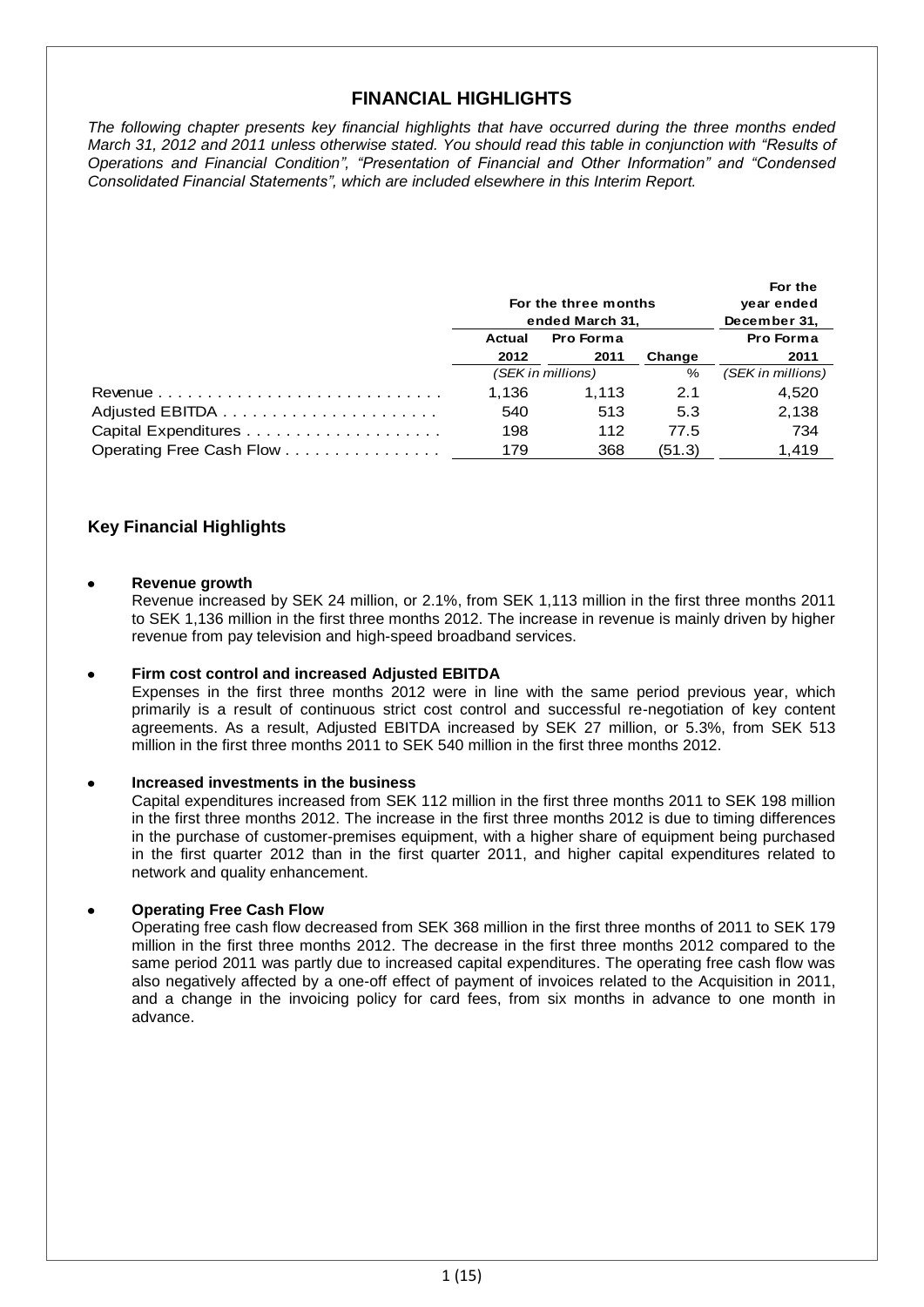# **RESULTS OF OPERATIONS AND FINANCIAL CONDITION**

*The following is a discussion and analysis of the results of operations and financial condition of Com Hem, based on the unaudited condensed consolidated financial statements of the NorCell Group as of and for the three months ended March 31, 2012, and the unaudited pro forma selected consolidated financial data of the NCAC Group as of and for the three months ended March 31, 2011.*

*You should read this discussion in conjunction with the "Condensed Consolidated Financial Statements" and "Presentation of Financial and Other Information" included elsewhere in this Interim Report.*

## **Selected Operational Data**

Several key operating measures are used, including number of homes connected, unique subscribers, RGUs, RGUs per unique subscriber and ARPU to track the financial and operating performance of Com Hem's business. None of these terms are measures of financial performance under IFRS, nor have these measures been audited or reviewed by an auditor, consultant or expert. All of these measures are derived from the Group's internal operating and financial systems. As defined, these terms may not be directly comparable to similar terms used by competitors or other companies.

|                                                        | As of and for the three months<br>ended March 31, |                                                    |       | As of<br>and for the<br>year ended<br>December 31, |
|--------------------------------------------------------|---------------------------------------------------|----------------------------------------------------|-------|----------------------------------------------------|
|                                                        | <b>Actual</b>                                     | Pro Forma Change                                   |       | Pro Forma                                          |
|                                                        | 2012                                              | 2011                                               | %     | 2011                                               |
|                                                        |                                                   | (in thousands, expect percentages and as otherwise |       |                                                    |
| <b>Group Total</b>                                     |                                                   |                                                    |       |                                                    |
| Homes connected <sup>(1)</sup>                         | 1,744                                             | 1,769                                              | (1.4) | 1,739                                              |
|                                                        | 852                                               | 838                                                | 1.7   | 861                                                |
|                                                        | 286                                               | 278                                                | 2.8   | 292                                                |
| Unique subscribers as a percentage of homes connected. | 48.8                                              | 47.4                                               | 3.1   | 49.5                                               |
|                                                        | 1,563                                             | 1,532                                              | 2.0   | 1,585                                              |
| RGUs per unique subscriber (in units)                  | 1.84                                              | 1.83                                               | 0.3   | 1.84                                               |
|                                                        | 352                                               | 348                                                | 1.2   | 354                                                |
| RGUs <sup>(3)</sup>                                    |                                                   |                                                    |       |                                                    |
|                                                        | 644                                               | 623                                                | 3.3   | 658                                                |
|                                                        | 550                                               | 538                                                | 2.3   | 551                                                |
|                                                        | 370                                               | 371                                                | (0.5) | 376                                                |
| $ARPU^{(5)}$                                           |                                                   |                                                    |       |                                                    |
|                                                        | 220                                               | 217                                                | 1.5   | 223                                                |
|                                                        | 194                                               | 188                                                | 3.2   | 191                                                |
|                                                        | 121                                               | 132                                                | (8.9) | 127                                                |
|                                                        | 41                                                | 42                                                 | (1.2) | 42                                                 |

(1) Homes connected represent the number of residential units to which we provide an analog cable television service, primarily through long-term contracts with landlords of MDUs.

(2) Unique subscribers represent the number of individual end users who have subscribed for one or more of Com Hem's upgraded digital services during the period indicated.

(3) RGUs (revenue generating units) relate to sources of revenue, which may not always be the same as subscriber numbers. For example, one person may subscribe for two different services, thereby accounting for only one subscriber but two RGUs.

(4) Blended ARPU is calculated by dividing all pay television, high-speed broadband, fixed-telephony revenue and other revenue that can be allocated to each service for the relevant period by the average number of total unique subscribers for that period and further by the number of months in the period. The average number of total unique subscribers is calculated by aggregating the average number of unique subscribers in each month during the respective period and dividing the result by the number of months in the respective period.

(5) ARPU is calculated by dividing the revenue (for the service provided, in each case including the proportional allocation of the bundling discount) for the respective period by the average number of RGUs for that period and further by the number of months in the period. The average number of RGUs is calculated as the number of RGUs on the first day in the respective period plus the number of RGUs on the last day of the respective period divided by two.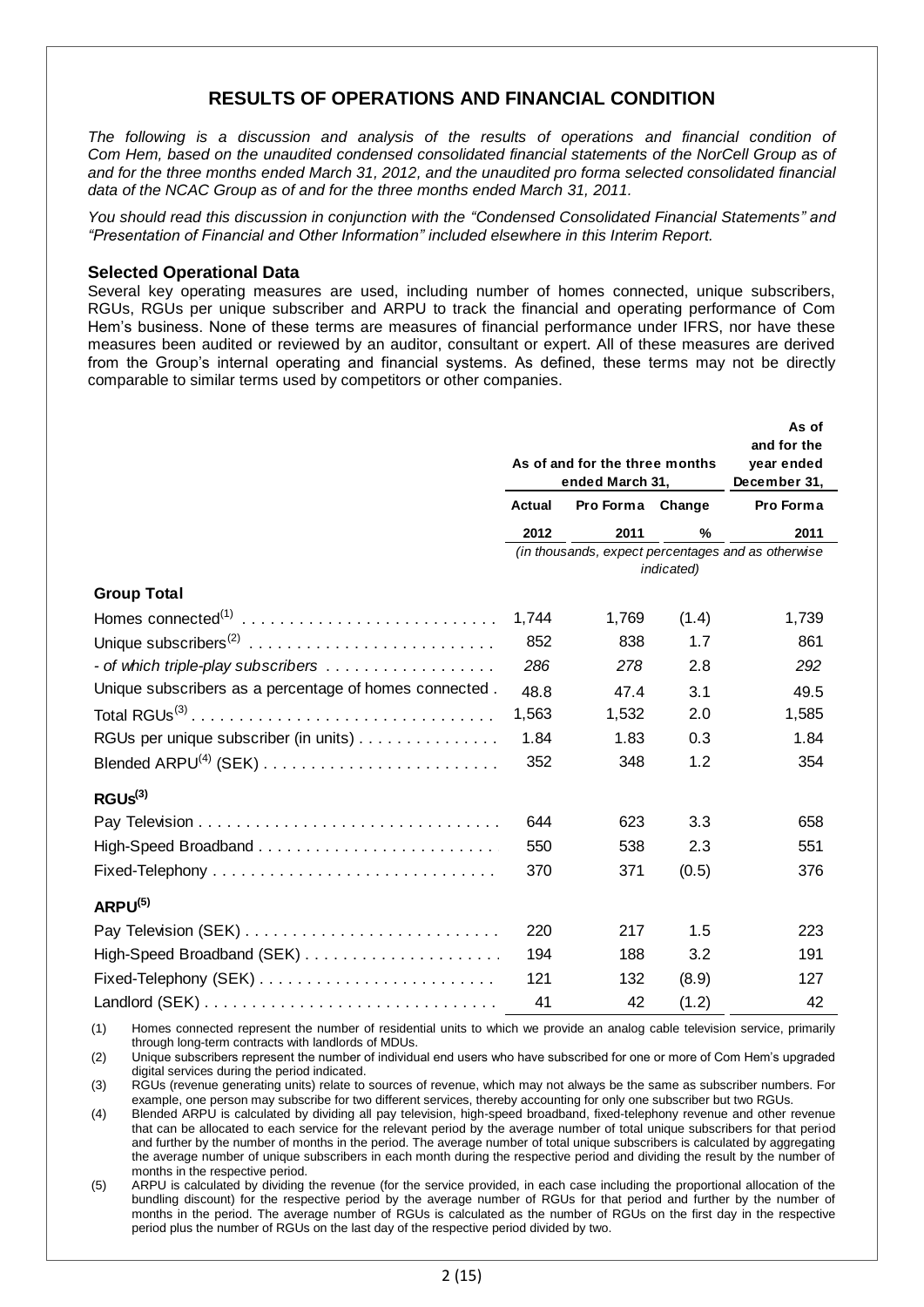## **Operational Development**

During the first three months 2012, there has been continued solid demand for our services. Com Hem's broad and flexible television offering continues to attract subscribers, and the increased consumer broadband usage has resulted in a continued take-up of the Group's high-speed broadband services. During the period, Com Hem has increased the presence in open networks through iTUX, the Group's communications operator, which has continued to grow the number of contracted and activated households.

As of March 31, 2012 Com Hem had 1,744,000 homes connected, a decrease from 1,769,000 as of March 31, 2011, and an increase from 1,739,000 as of December 31, 2011. The number of unique subscribers amounted to 852,000 as of March 31, 2012, compared to 838,000 as of March 31, 2011, and to 861,000 as of December 31, 2011. The total number of RGUs was 1,563,000 as of March 31, 2012, compared to 1,532,000 as of March 31, 2011, and to 1,585,000 as of December 31, 2011.

The decrease in unique subscriber numbers and RGUs in the first three months 2012 was primarily due to the termination of a contract in 2008 with a large landlord customer, which was disconnected in December 2011. However, while the termination had a negative impact on the year-end 2011 landlord figures, the number of unique subscribers and RGU figures were impacted as of January 1, 2012. The number of unique subscribers and total RGUs were also negatively affected by the announced price increases in the first quarter 2012, of which the majority will be effective in the second quarter. The number of unique subscribers decreased also in the first three months 2011, due to the disconnection of landlord customers in December 2010, and the repackaging of services in 2011.

Unique subscribers as a percentage of homes connected was 49% as of March 31, 2012 compared to 47% as of March 31, 2011, and 49% as of December 2011. The number of RGUs per unique subscriber amounted to 1.84 as of March 31, 2012, which can be compared to 1.83 as of March 31, 2011, and to 1.84 as of December 31, 2011.

Blended ARPU per unique subscriber increased by SEK 4, or 1.2%, from SEK 348 in the three months ended March 31, 2011 to SEK 352 in the three months ended March 31, 2012. Blended ARPU was positively affected by the re-packaging of the digital television services effective in March 2011, and by the shift to higher broadband speeds, which was partly offset by the lower usage of fixed telephony services.

# **Significant Events in the First Quarter**

In January 2012, Com Hem launched a new TV Channel – TV Com Hem. TV Com Hem is a 24-hour broadcast channel, with a high share of content being news and programs from TV4 News and BBC World News. For a few hours each day, TV Com Hem also broadcasts its own content, focusing on entertainment, TV and home electronics.

In February, Com Hem opened a second in-house customer service site in Örnsköldsvik, a nearby town of Com Hem's current customer service centre in Härnösand. Together, the two sites will have approximately 700 people employed by year-end under one management.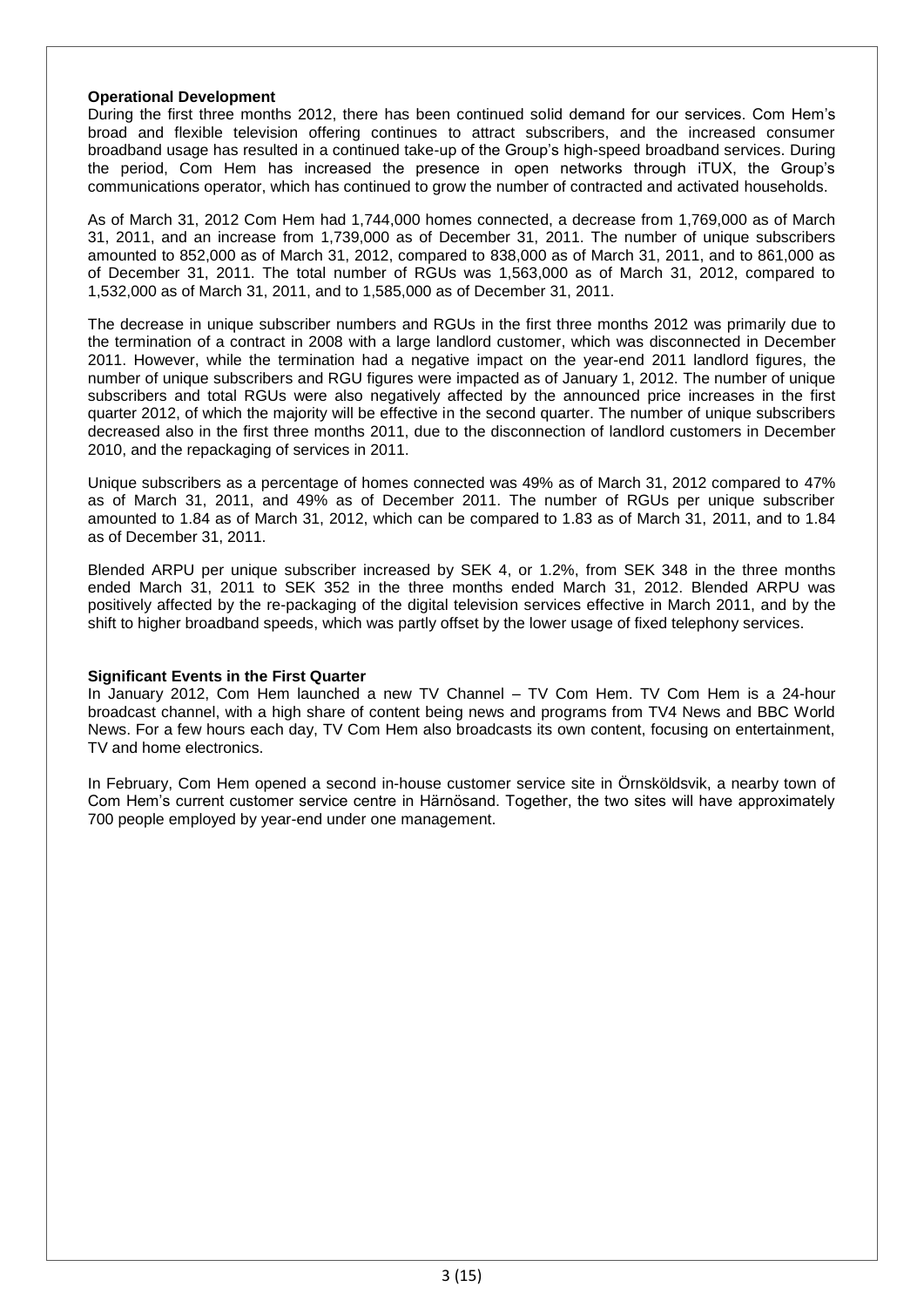# **Selected Financial Data**

As a consequence of the Acquisition in September 2011, the financial data for 2012 and prior periods are not fully comparable. The selected consolidated financial data for the three months ended March 31, 2012 has been derived from the unaudited condensed consolidated financial statements of the NorCell Group. The selected pro forma consolidated financial data for the three months ended March 31, 2011 has been derived from the unaudited management accounts for the NCAC Group. The selected pro forma consolidated financial data for the year ended December 31, 2011 has been derived from the unaudited management accounts for the NCAC Group for the period January 1, 2011 to September 28, 2011, and from the audited consolidated financial statements of the NorCell Group for the period July 12, 2011 to December 31, 2011. Between July 12, 2011 and September 28, 2011, the NorCell companies were dormant holding companies.

As a consequence of the Acquisition in September 2011, and the following refinancing, it is not meaningful to present the selected condensed consolidated income statement below further than to operating income, since data is not comparable between the periods.

# *Condensed Consolidated Actual and Pro Forma Income Statement*

|                                    | For the three months<br>ended March 31, |                   |         | For the<br>year ended<br>December 31, |  |  |  |  |  |           |
|------------------------------------|-----------------------------------------|-------------------|---------|---------------------------------------|--|--|--|--|--|-----------|
|                                    | Pro Forma<br>Actual                     |                   |         |                                       |  |  |  |  |  | Pro Forma |
|                                    | 2012                                    | 2011              | Change  | 2011                                  |  |  |  |  |  |           |
|                                    |                                         | (SEK in millions) | %       | (SEK in millions)                     |  |  |  |  |  |           |
|                                    | 1.136                                   | 1.113             | 2.1     | 4.520                                 |  |  |  |  |  |           |
| Cost of sales and services         | (581)                                   | (593)             | (2.0)   | (2,310)                               |  |  |  |  |  |           |
|                                    | 555                                     | 520               | 6.7     | 2,211                                 |  |  |  |  |  |           |
|                                    | (331)                                   | (323)             | 2.6     | (1,328)                               |  |  |  |  |  |           |
| Administrative expenses            | (55)                                    | (75)              | (26.6)  | (318)                                 |  |  |  |  |  |           |
| Other operating income and expense | (1)                                     | 2                 | (146.9) | (259)                                 |  |  |  |  |  |           |
|                                    | 168                                     | 123               | 35.9    | 306                                   |  |  |  |  |  |           |

(1) In the pro forma calculations, actual amortization of the former customer relations value has been deducted from selling expenses, and amortization of the current customer relations value has been added to selling expenses for the respective period, as if the Acquisition was consummated as of January 1, 2011.

#### **Revenue**

Revenue increased by SEK 24 million, or 2.1%, from SEK 1,113 million in the three months ended March 31, 2011, to SEK 1,136 million in the three months ended March 31, 2012. The increase was primarily due to higher revenue from pay television services and high-speed broadband services, which was partly offset by a decrease in revenue from fixed-telephony services.

The table below sets forth, for each of the periods indicated, revenue by service, both in SEK and as a percentage of consolidated revenue, and the percentage increase or decrease in revenue by service from period to period.

|                                                             | For the three months ended March 31, |           |                |           |           |
|-------------------------------------------------------------|--------------------------------------|-----------|----------------|-----------|-----------|
|                                                             | 2012                                 |           | 2011           | Change    |           |
|                                                             | (in % of                             |           |                | (in % of  | 2012/2011 |
|                                                             | (SEK millions)                       | (revenue) | (SEK millions) | (revenue) | %         |
|                                                             |                                      |           |                |           |           |
|                                                             | 425                                  | 37.4      | 403            | 36.3      | 5.4       |
| High-Speed Broadband                                        | 318                                  | 27.9      | 302            | 27.1      | 5.3       |
| $Fixed-Telephony \dots \dots \dots \dots \dots \dots \dots$ | 134                                  | 11.8      | 146            | 13.1      | (8.5)     |
|                                                             | 216                                  | 19.0      | 222            | 19.9      | (2.7)     |
|                                                             | 44                                   | 3.8       | 40             | 3.6       | 9.0       |
|                                                             | 1,136                                | 100.0     | 1,113          | 100.0     | 2.1       |

(1) Other represents revenue generated primarily from billing and late payment reminder fees, as well as payments in kind received from content providers for services delivered, which the Group classifies as "barter revenue".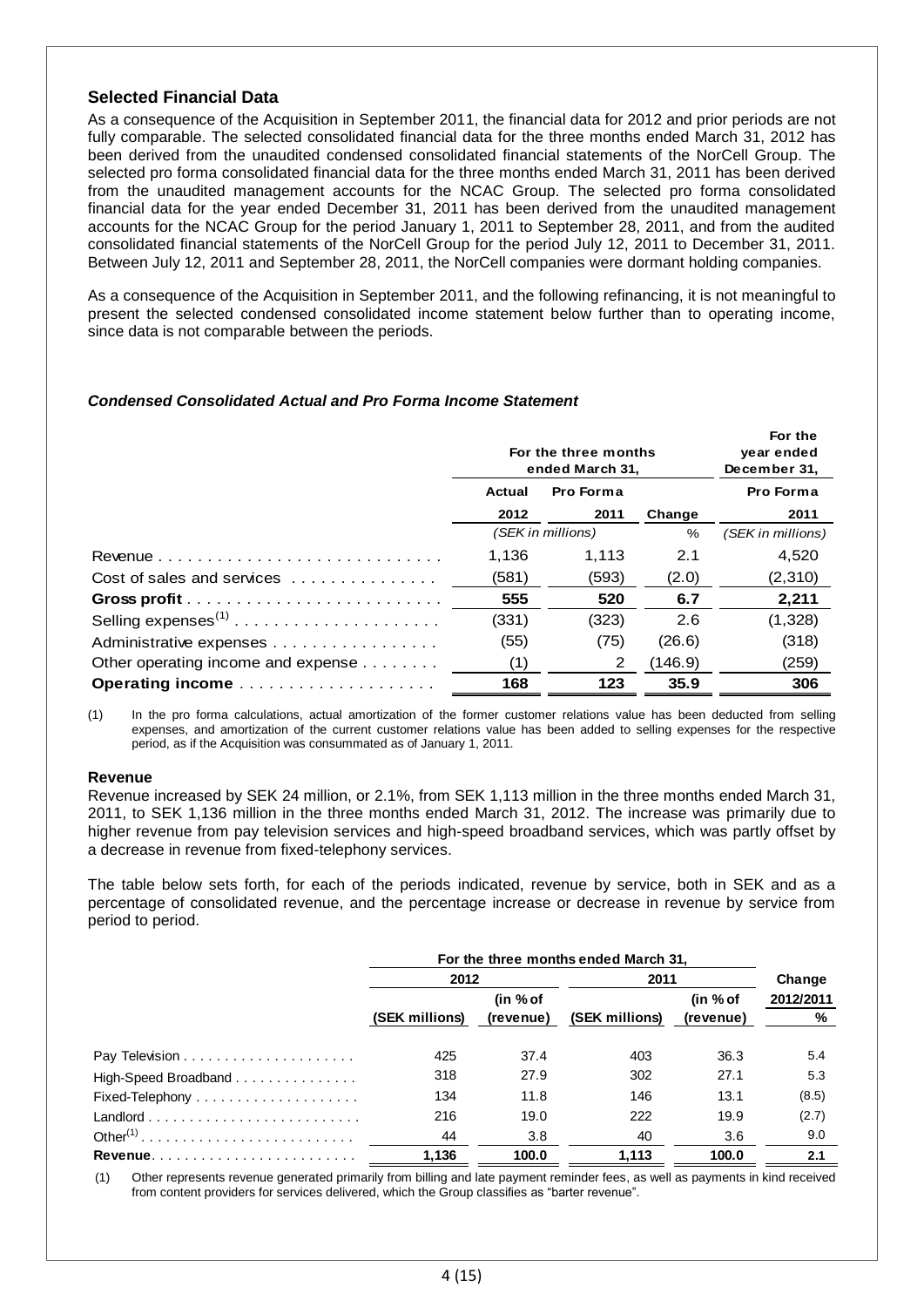## *Pay Television*

Revenue from pay television services increased by SEK 22 million, or 5.4%, from SEK 403 million in the three months ended March 31, 2011 to SEK 425 million in the three months ended March 31, 2012. The increase was a result of higher ARPU and increased subscriber volumes. ARPU increased by SEK 3, or 1.5%, from SEK 217 in the three months ended March 31, 2011 to SEK 220 in the three months ended March 31, 2012. The increase in ARPU was an effect of the new pay television packaging introduced during the first quarter of 2011. The revenue increase was also linked to an increase in RGUs, with pay television RGUs increasing by approximately 21,000, or 3.3%, from approximately 623,000 as of March 31, 2011 to approximately 644,000 as of March 31, 2012. Pay television RGUs have, however, been negatively affected by price increases announced during the first quarter 2012.

## *High-Speed Broadband*

Revenue from high-speed broadband services increased by SEK 16 million, or 5.3%, from SEK 302 million in the three months ended March 31, 2011 to SEK 318 million in the three months ended March 31, 2012. The increase was primarily due to increased ARPU, as Com Hem introduced a new broadband portfolio in 2011, and successfully migrated subscribers from lower speed services to higher speed services during 2011 and 2012. ARPU increased by SEK 6, or 3.2%, from SEK 188 in the three months ended March 31, 2011 to SEK 194 in the three months ended March 31, 2012. Revenue also increased due to higher RGUs, mainly as a result of attractive offerings and successful bundling. High-speed broadband RGUs increased by approximately 12,000, or 2.3%, from approximately 538,000 as of March 31, 2011 to approximately 550,000 as of March 31, 2012.

## *Fixed-Telephony*

Revenue from fixed-telephony services decreased by SEK 12 million, or 8.5%, from SEK 146 million in the three months ended March 31, 2011 to SEK 134 million in the three months ended March 31, 2012. Also, fixed-telephony RGUs decreased by approximately 2,000, or 0.5%, from approximately 371,000 as of March 31, 2011 to approximately 370,000 as of March 31, 2012. ARPU decreased by SEK 12, or 8.9%, from SEK 132 in the three months ended March 31, 2011 to SEK 121 in the three months ended March 31, 2012. The decrease in ARPU was largely a result of lower usage of fixed-telephony services, which Management believes is consistent with the general industry-wide substitution from fixed to mobile telephony.

## *Landlord*

Revenue from landlord services decreased by SEK 5 million, or 2.7%, from SEK 222 million in the three months ended March 31, 2011 to SEK 216 million in the three months ended March 31, 2012. The decrease in revenue was due primarily to a reduction in ARPU from landlord customers as a result of price renegotiation. This was partly offset by price index increases. Revenue in the first three months 2012 was also affected by the disconnection of a large landlord customer of Com Hem in December 2011.

#### *Other*

Revenue from other services increased by SEK 4 million, or 9.0%, from SEK 40 million in the three months ended March 31, 2011 to SEK 44 million in the three months ended March 31, 2012 as a result of higher service provider revenue in iTUX.

#### **Cost of Sales and Services**

Cost of sales and services decreased by SEK 12 million, or 2.0%, from SEK 593 million in the three months ended March 31, 2011 to SEK 581 million in the three months ended March 31, 2012. As a percentage of revenue, cost of sales and services decreased from 53.3% in the three months ended March 31, 2011 to 51.2% in the three months ended March 31, 2012. The decrease in cost of sales and services was mainly due to lower depreciation and amortization, lower interconnect traffic cost for fixed telephony services and lower cost for smart cards, which was partly offset by higher production costs in iTUX. As a result of renegotiated content agreements, pay television content costs remained stable although pay television revenue increased.

#### **Selling Expenses**

Selling expenses increased by SEK 8 million, or 2.6%, from SEK 323 million in the three months ended March 31, 2011 to SEK 331 million in the three months ended March 31, 2012. As a percentage of revenue, selling expenses increased from 29.0% in the three months ended March 31, 2011 to 29.1% in the three months ended March 31, 2012. The increase was mainly due to higher depreciation and amortization, and higher total cost for staff, including personnel, consultants and the outsourcing of customer service. The increase in depreciation and amortization, and cost for staff was partly offset by lower telemarketing sales costs.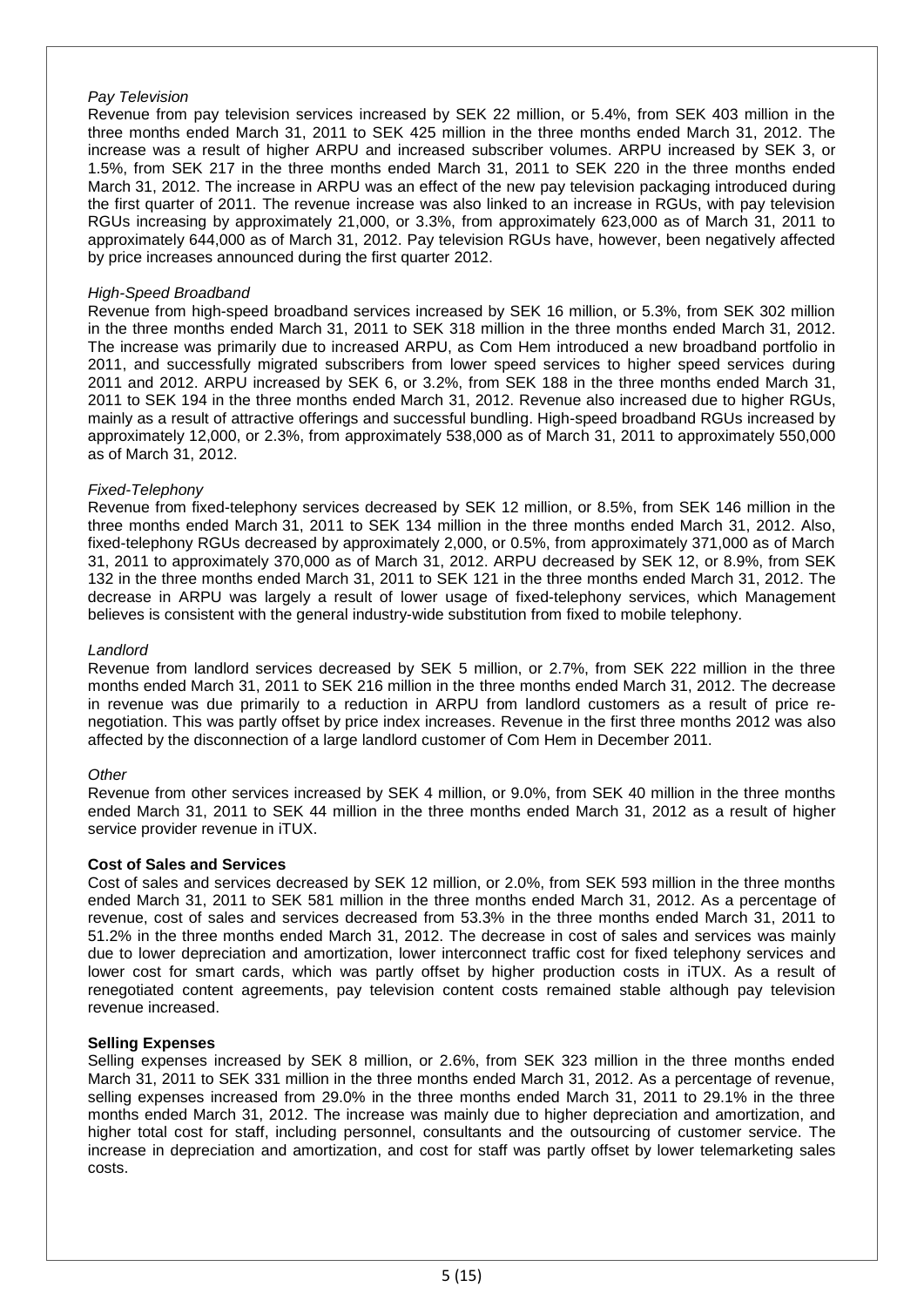## **Administrative Expenses**

Administrative expenses decreased by SEK 20 million, or 26.6%, from SEK 75 million in the three months ended March 31, 2011 to SEK 55 million in the three months ended March 31, 2012. As a percentage of revenue, administrative expenses decreased from 6.8% in the three months ended March 31, 2011 to 4.9% in the three months ended March 31, 2012. The decrease was primarily due to lower depreciation and amortization, as well as lower cost for consultants related to the preparation of the sale of the NCAC Group. Depreciation and amortization decreased as a result of certain fixed assets having been fully written-off at the end of their depreciation schedules.

## **Other Operating Income and Expense**

Other operating income and expense decreased by SEK 3 million, from a net operating income of SEK 2 million in the three months ended March 31, 2011 to a net operating expense of SEK 1 million in the three months ended March 31, 2012.

## **Operating Income**

Operating income increased by SEK 44 million, or 35.9%, from SEK 123 million in the three months ended March 31, 2011 to SEK 168 million in the three months ended March 31, 2012. The increase was due to higher revenue in combination with lower cost of sales and services and administrative expenses, which was partly offset by increased selling expenses.

# **Reconciliation of Operating Income to Adjusted EBITDA**

|                                                       | For the three months<br>ended March 31, |                   |        | For the<br>year ended<br>December 31, |
|-------------------------------------------------------|-----------------------------------------|-------------------|--------|---------------------------------------|
|                                                       | Pro Forma<br>Actual                     |                   |        | Pro Forma                             |
|                                                       | 2012                                    | 2011              | Change | 2011                                  |
|                                                       |                                         | (SEK in millions) | %      | (SEK in millions)                     |
| Operating Income                                      | 168                                     | 123               | 35.9   | 306                                   |
| Disposals and write-down <sup>(1)</sup>               |                                         |                   |        | 12                                    |
| Adjusted depreciation and amortization <sup>(2)</sup> | 359                                     | 368               | (2.6)  | 1,453                                 |
|                                                       | 6                                       | 12                | (47.4) | 326                                   |
| Operating currency loss/gain                          | (1)                                     | (0)               | 118.1  | 2                                     |
| Reported Underlying EBITDA                            | 532                                     | 503               | 5.7    | 2,098                                 |
| Expensed retail subsidies                             | 9                                       | 10                | (14.9) | 40                                    |
|                                                       | 540                                     | 513               | 5.3    | 2,138                                 |

(1) Disposals in 2011 are related to modems and STBs.

 (2) Adjusted depreciation and amortization consists of depreciation and amortization expenses recorded in the income statement under each of cost of sales and services, selling expenses and administrative expenses. In the pro forma calculations, actual amortization of the former customer relations value has been deducted from selling expenses, and amortization of the current customer relations value has been added to selling expenses for the respective period, as if the Acquisition was consummated as of January 1, 2011.

#### **Adjusted depreciation and amortization**

Adjusted depreciation and amortization decreased by SEK 10 million, or 2.6%, from SEK 368 million in the three months ended March 31, 2011 to SEK 359 million in the three months ended March 31, 2012. The decrease was primarily due to certain fixed assets having been fully written-off at the end of their depreciation schedules.

#### **Non-recurring costs**

Non-recurring costs decreased by SEK 6 million, or 47.4%, from SEK 12 million in the three months ended March 31, 2011 to SEK 6 million in the three months ended March 31, 2012. The decrease in non-recurring costs is primarily due to lower cost for lawyers and consultants. Also, for the three months ended March 31, 2011, costs for the Spacenet de-installation, completed during the first six months of 2011, were recognized.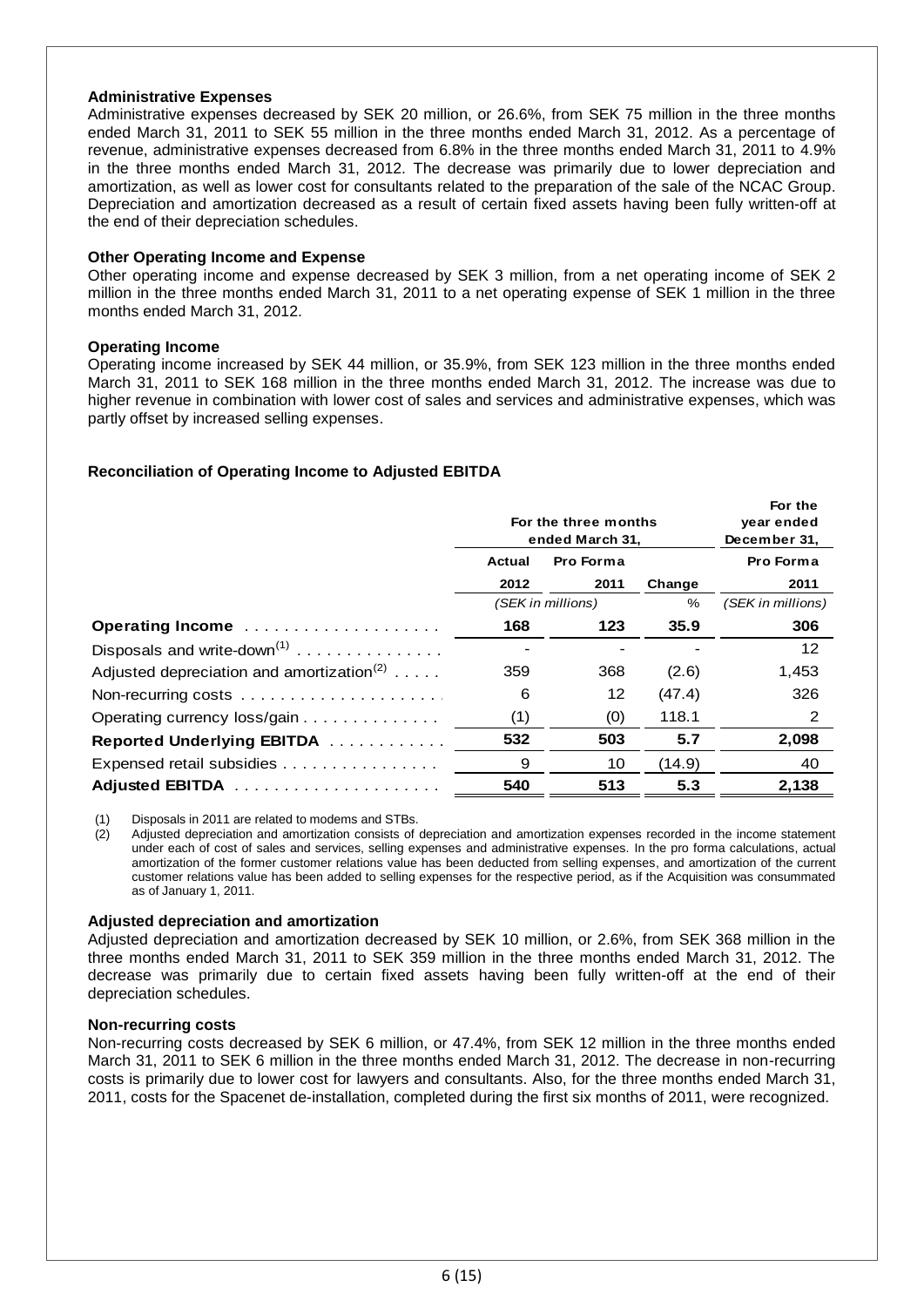## **Adjusted EBITDA**

Adjusted EBITDA increased by SEK 27 million, or 5.3%, from SEK 513 million in the three months ended March 31, 2011 to SEK 540 million in the three months ended March 31, 2012. As a percentage of revenue, Adjusted EBITDA increased from 46.1% in the three months ended March 31, 2011 to 47.6 % in the three months ended March 31, 2012. The increase in both Adjusted EBITDA and Adjusted EBITDA margin was primarily due to an increase in revenue from the residential subscribers, as a result of the increase in both the number of RGUs within, and ARPU generated from, pay television and high-speed broadband services, without a corresponding increase in costs.

## **Operating Free Cash Flow**

The table below sets forth the operating free cash flow for the three months ended March 31, 2012 and 2011.

|                                                                | For the three months<br>ended March 31, |                   | For the<br>year ended<br>December 31, |                   |
|----------------------------------------------------------------|-----------------------------------------|-------------------|---------------------------------------|-------------------|
|                                                                | Actual                                  | <b>Pro Forma</b>  |                                       | Pro Forma         |
|                                                                | 2012                                    | 2011              | Change                                | 2011              |
|                                                                |                                         | (SEK in millions) | %                                     | (SEK in millions) |
| Adjusted EBITDA                                                | 540                                     | 513               | 5.3                                   | 2,138             |
| Expensed retail subsidies                                      | (9)                                     | (10)              | (14.9)                                | (40)              |
| Reported Underlying EBITDA                                     | 532                                     | 503               | 5.7                                   | 2,098             |
|                                                                | (5)                                     | (11)              | (54.2)                                | (327)             |
| Adjustments for items not included in cash flow <sup>(2)</sup> | 7                                       |                   | n/m                                   | 3                 |
| Change in net working capital                                  | (172)                                   | (23)              | n/m                                   | 257               |
|                                                                | (198)                                   | (112)             | 77.5                                  | (734)             |
| Drawdown leasing facilities <sup>(3)</sup>                     | 15                                      | 11                | 46.2                                  | 122               |
| Operating Free Cash Flow                                       | 179                                     | 368               | (51.3)                                | 1,419             |

(1) Includes non-recurring costs and operating currency loss/gain.

(2) Includes change in pension provisions, change in other provisions and other items not included in the cash flow.

(3) Funding of fixed tangible and intangible assets by leasing facilities.

Operating free cash flow decreased by SEK 189 million, from SEK 368 million in the three months ended March 31, 2011, to SEK 179 million in the three months ended March 31, 2012.

Compared to the three months ended March 31, 2011 Reported Underlying EBITDA increased by SEK 29 million in the three months ended March 31, 2012. One-off items improved by SEK 6 million, from a net cost of SEK 11 million in the three months ended March 31, 2011, to a net cost of SEK 5 million in the three months ended March 31, 2012.

The Group's net working capital increased by SEK 172 million in the three months ended March 31, 2012 affecting the operating free cash flow negatively. The increase was primarily due to payments of invoices of approximately SEK 80 million related to the Acquisition during the three months ended March 31, 2012. Also, in March 2012, Com Hem AB changed the invoicing policy for card fees, from invoicing six months in advance to invoicing one month in advance, affecting net working capital negatively by approximately SEK 25 million in the three months ended March 31, 2012.

The negative cash flow from capital expenditures increased by SEK 87 million, or 77.5%, from SEK 112 million in the three months ended March 31, 2011 to SEK 198 million in the three months ended March 31, 2012. Of this, SEK 15 million was financed with funds available under the leasing facility compared to SEK 11 million in the three months ended March 31, 2011. The increase of capital expenditures was due to timing differences in the purchase of customer-premises equipment, with a higher share of equipment being purchased in the first quarter 2012 than in the first quarter 2011, and higher investments in network and quality enhancement, including higher volumes of installed and upgraded households. Also, there was an increase in the volume of households installed in the open network during the first three months 2012 compared to the same period 2011.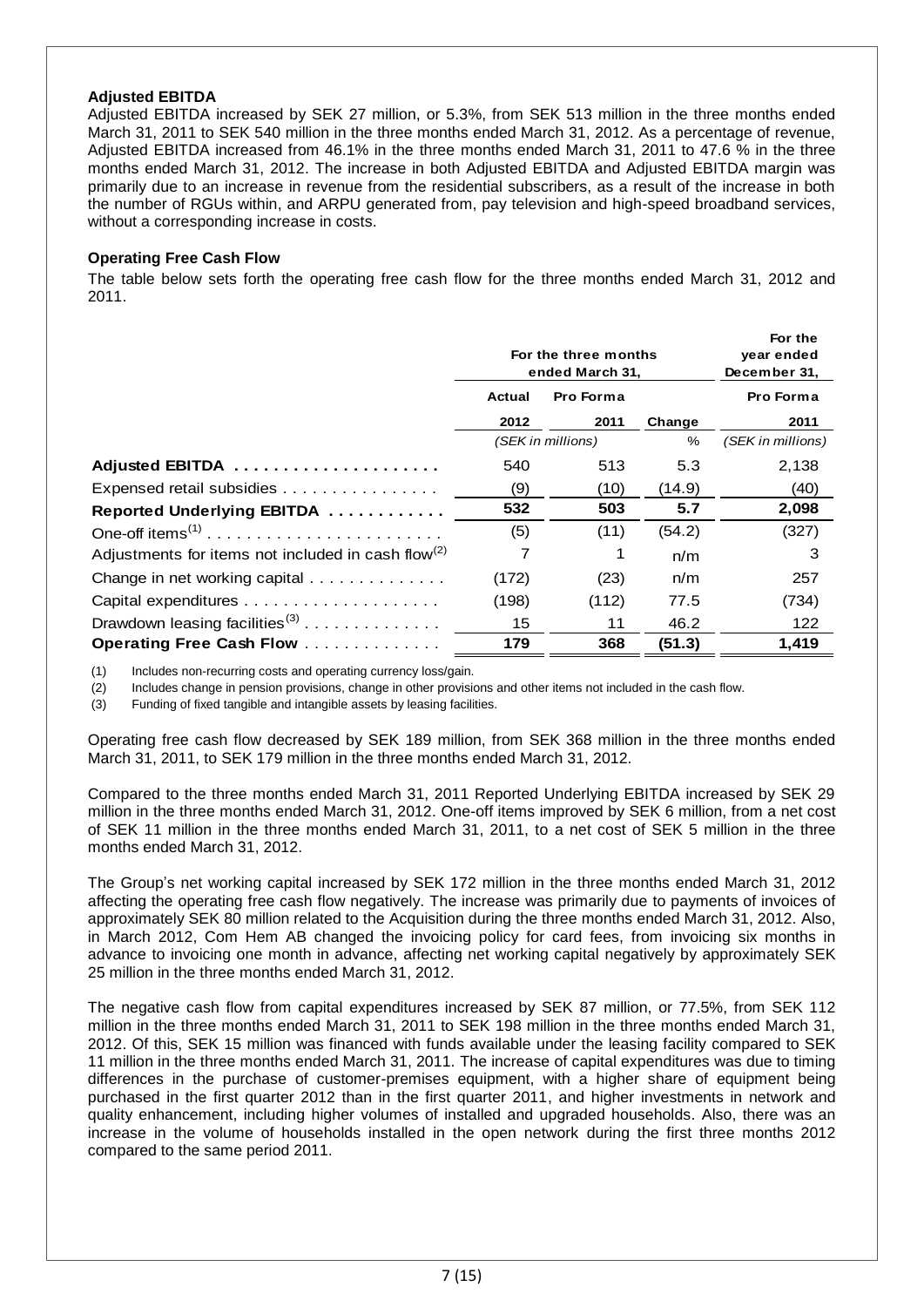# **Debt and Liquidity**

The Group maintains cash and cash equivalents to fund the day-to-day requirements of the business. The principal source of liquidity on an on-going basis is the operating cash flow and drawings under the Revolving Credit Facility and the Capex Facility.

The table below sets forth the debt, available liquidity and leverage as of March 31, 2012<sup>(1)</sup>.

|                                   | As of March 31, 2012       |                                            |                          |                         |                    |
|-----------------------------------|----------------------------|--------------------------------------------|--------------------------|-------------------------|--------------------|
| <b>Tranches</b>                   | <b>Nominal</b><br>currency | <b>Total</b><br>outstanding<br>debt (MSEK) | <b>Undrawn</b><br>amount | <b>Maturity</b><br>date | Interest rate      |
| Term Loan A                       | <b>SEK</b>                 | 1,508                                      |                          | 2017                    | STIBOR 3M + 4.25%  |
| Term Loan $B1$                    | <b>SEK</b>                 | 1.196                                      |                          | 2017                    | STIBOR 3M + 5.00%  |
| Term Loan B2                      | <b>EUR</b>                 | 2,715                                      |                          | 2018                    | EURIBOR 3M + 5.00% |
| Capex Facility                    | <b>SEK</b>                 |                                            | 750                      | 2017                    | STIBOR 3M + 4.25%  |
| Revolving Facility <sup>(2)</sup> | <b>SEK</b>                 | 54                                         | 446                      | 2017                    | STIBOR 3M + 4.25%  |
| Bank Debt                         |                            | 5,474                                      | 1,196                    |                         |                    |
| Senior Secured Notes              | <b>SEK</b>                 | 3,492                                      |                          | 2018                    | Fixed - 9.25%      |
| Senior Notes                      | <b>EUR</b>                 | 2,546                                      |                          | 2019                    | Fixed - 10.75%     |
| Bank & Notes Debt                 |                            | 11,512                                     | 1,196                    |                         |                    |
| Cash and Cash Equivalents         | <b>SEK</b>                 | (647)                                      |                          |                         |                    |
| Cash Net Debt                     |                            | 10,865                                     | 1,196                    |                         |                    |
|                                   |                            |                                            | 2,115                    |                         |                    |
|                                   |                            |                                            | 5.1x                     |                         |                    |

(1) Please note that the table above is not comparable with interest bearing liabilities presented in "*Condensed Consolidated Financial Statements – Condensed Consolidated Balance Sheet"*. In the condensed consolidated balance sheet the credit facilities are net of unamortized capitalization of transaction costs and original issue discount. The table above also excludes leasing debt.

(2) The total drawn amount under the Revolving Facility is used for a bank guarantee, and therefore, is not subject to any interest cost.

# **Cash Balance and Availability of Funds**

In January 2012, restricted cash of SEK 402 million was used to amortize SEK 101 million of the intragroup loans and SEK 301 million of interest-bearing liabilities to credit institutions. As of March 31, 2012 the Group held SEK 647 million in cash and cash equivalents. Under the Senior Credit Facilities Agreement, the Group has access to an additional committed capital expenditures facility of SEK 750 million, and an additional committed SEK 446 million under the Revolving Facility.

# **Currency and Interest Risks**

The Group's translation exposure arises due to debt obligations in EUR. As of March 31, 2012 the Group's debt obligations amounted to EUR 593 million (EUR 306 million in bank debt and EUR 287 million in notes) compared to EUR 608 million (EUR 321 million in bank debt and EUR 287 million in notes) as of December 31, 2011. The Company has hedged 100% of the EUR denominated interest payments until 2015 and part of the EUR denominated principal.

To decrease the Group's interest rate risks, interest rate derivatives have been entered into. The derivatives are measured at fair value and recognized in net profit or loss for the period. As of March 31, 2012, the fair value of the interest rate derivatives amounted to SEK (127) million compared to a fair value of SEK (100) million as of December 31, 2011.

# **Leverage Ratio**

As of March 31, 2012 the Group's cash net debt to Adjusted EBITDA ratio was 5.1x, compared to 5.0x as of December 31, 2011.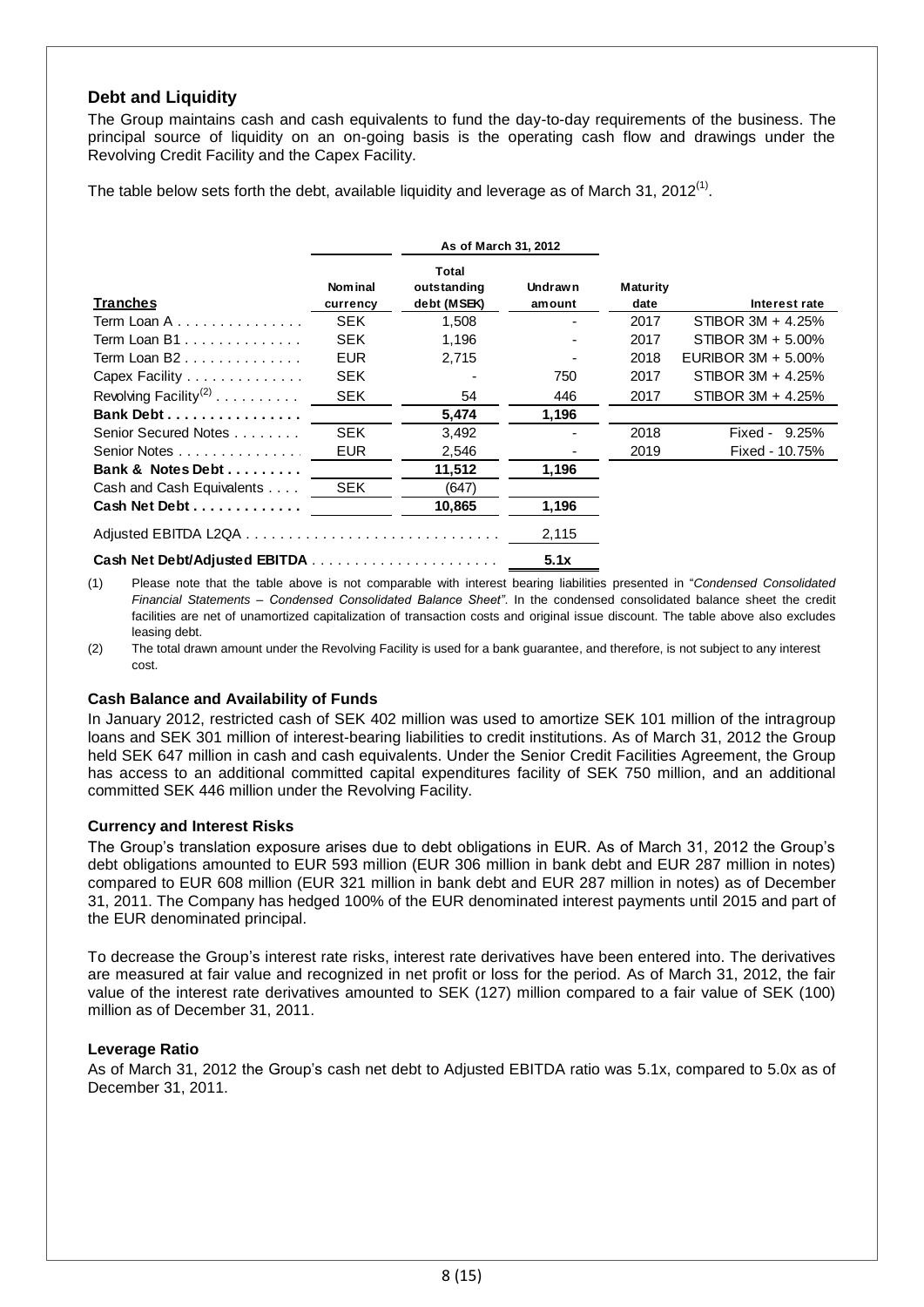# **PRESENTATION OF FINANCIAL AND OTHER INFORMATION**

This Interim Report presents the following financial information, which has been prepared in accordance with International Financial Reporting Standards as adopted by the European Union ("**IFRS**").

- The unaudited condensed consolidated financial statements of the NorCell Group as of and for the three months ended March 31, 2012.
- The selected unaudited pro forma consolidated financial data of the NCAC Group as of and for the three months ended March 31, 2011, which has been derived from the unaudited management accounts.
- The selected unaudited pro forma consolidated financial data as of and for the year ended December 31, 2011, which has been derived from the unaudited management accounts for the NCAC Group for the period January 1, 2011 to September 28, 2011, and from the audited consolidated financial statements of the NorCell Group for the period July 12, 2011 to December 31, 2011. Between July 12, 2011 and September 28, 2011, the NorCell companies were dormant holding companies.

# **Pro Forma Calculations**

The selected unaudited pro forma financial data for 2011 has been calculated using the current amortization on the current customer relations value that arose in the connection with the Acquisition, as if the Acquisition was consummated as of January 1, 2011, as described in the Annual Report for 2011.

## **Non-IFRS Financial Measures**

The following financial measures included in this Interim Report are not measures of financial performance or liquidity under IFRS:

|                                                         | For the three months<br>ended March 31, |         |           | For the<br>year ended<br>December 31, |  |  |  |                  |
|---------------------------------------------------------|-----------------------------------------|---------|-----------|---------------------------------------|--|--|--|------------------|
|                                                         | Actual                                  |         | Pro Forma |                                       |  |  |  | <b>Pro Forma</b> |
|                                                         | 2012<br>2011                            |         | Change    | 2011                                  |  |  |  |                  |
|                                                         | (SEK in millions)                       |         | %         | (SEK in millions)                     |  |  |  |                  |
| Reported Underlying $EBITDA(1)$                         | 532                                     | 503     | 5.7       | 2,098                                 |  |  |  |                  |
| Reported Underlying EBITDA margin (in %) $^{(2)}$       | 46.8                                    | 45.2    | 3.5       | 46.4                                  |  |  |  |                  |
| Adjusted $EBITDA(3)$                                    | 540                                     | 513     | 5.3       | 2,138                                 |  |  |  |                  |
| Adjusted EBITDA margin (in %) <sup>(4)</sup>            | 47.6                                    | 46.1    | 3.1       | 47.3                                  |  |  |  |                  |
| Operating Free Cash Flow <sup>(5)</sup> .               | 179                                     | 368     | (51.3)    | 1,419                                 |  |  |  |                  |
| Operating Free Cash Flow margin (in %) <sup>(6)</sup> . | 15.8                                    | 33.1    | (52.3)    | 31.4                                  |  |  |  |                  |
|                                                         | (1, 184)                                | (1,075) | 10.1      | (1,356)                               |  |  |  |                  |
| Adjusted depreciation and amortization <sup>(8)</sup>   | 359                                     | 368     | (2.6)     | 1.453                                 |  |  |  |                  |

- (1) Reported Underlying EBITDA is defined as earnings before income taxes, net financial items, disposals and write-downs, depreciation and amortization, non-recurring costs and operating currency gain/(loss). Depreciation and amortization is recorded under costs of sales and services (depreciation and amortization of fixed tangible and intangible assets related to production), selling expenses (depreciation and amortization of fixed tangible and intangible assets related to the sales function) and administrative expenses (depreciation and amortization of fixed tangible and intangible assets related to administrative functions). For a reconciliation of Operating Income to Reported Underlying EBITDA, see *"Results of Operations and Financial Condition* - *Reconciliation of Operating Income to Adjusted EBITDA"*.
- (2) Reported Underlying EBITDA margin and Adjusted EBITDA margin are calculated as Reported Underlying EBITDA and Adjusted EBITDA, respectively, as a percentage of revenue.
- (3) Adjusted EBITDA is defined as Reported Underlying EBITDA less expenses associated with retail subsidies, which consist of subsidies paid to retailers for the sale of set-top boxes ("STBs") that can be associated with individual subscriber agreements. Due to the enhancement of Com Hem's support systems, the Group has of January 1, 2011, reported the portion of retail subsidies paid in cash that can be associated with individual subscriber agreements as fixed intangible assets in accordance with IFRS. Prior to this date, these expenses were accounted for as prepaid expenses and expensed over a period of 36 months. Expenses for retail subsidies in the three months ended March 31, 2012 relate to retail subsidies paid in prior periods.
- (4) Reported Underlying EBITDA margin and Adjusted EBITDA margin are calculated as Reported Underlying EBITDA and Adjusted EBITDA, respectively, as a percentage of revenue.
- (5) Operating Free Cash Flow is calculated as Reported Underlying EBITDA less non-recurring costs, plus operating currency loss/gain, plus total adjustments for items not included in cash flow, plus change in net working capital, less capital expenditures in fixed tangible and intangible assets not funded by leasing. For a reconciliation of Adjusted EBITDA to Operating Free Cash Flow, see "*Results of Operations and Financial Condition*".

(6) Operating Free Cash Flow margin is calculated as Operating Free Cash Flow as a percentage of revenue.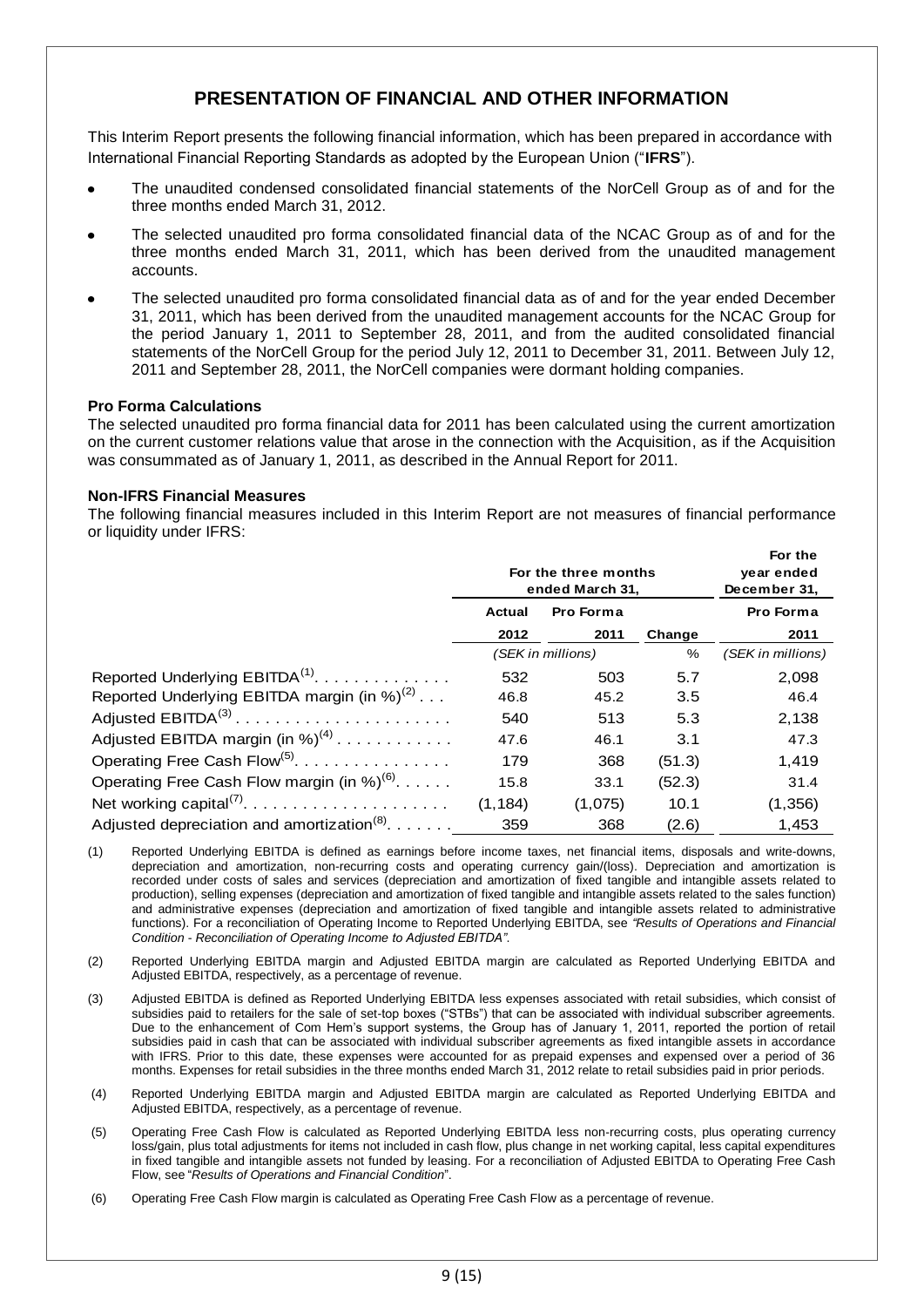- (7) Net working capital consists of inventories, trade receivables, prepaid expenses and accrued income, plus other receivables, less trade payables, other current liabilities, as well as accrued expenses and deferred income. Financial items included in these line items in the balance sheet are excluded from the net working capital calculation.
- (8) Adjusted depreciation and amortization consists of actual depreciation and amortization of cost of sales and services, selling expenses and administrative expenses recorded in the income statement in each of the periods, less actual amortization of the former value on customer relations recognized in selling expenses in the respective period, plus pro forma three months amortization on current customer relation values that arose in connection with the Acquisition.

The non-IFRS financial measures presented herein are not recognized measures of financial performance under IFRS, but measures used by Management to monitor the underlying performance of the business and operations. In particular, the non-IFRS financial measures should not be viewed as substitutes for profit/(loss) for the period, profit/(loss) after financial items, operating income, cash and cash equivalents at period end or other income statement or cash flow items computed in accordance with IFRS. The non-IFRS financial measures do not necessarily indicate whether cash flow will be sufficient or available to meet the Group's cash requirements and may not be indicative of the Group's historical operating results, nor are such measures meant to be predictive of future results.

These non-IFRS measures have been presented in this Interim Report because they are considered to be important supplemental measures of Com Hem's performance and believed to be widely used by investors and prospective investors comparing performance between companies. Since not all companies compute these or other non-IFRS financial measures in the same way, the manner in which Management has chosen to compute the non-IFRS financial measures presented herein may not be comparable with similarly defined terms used by other companies.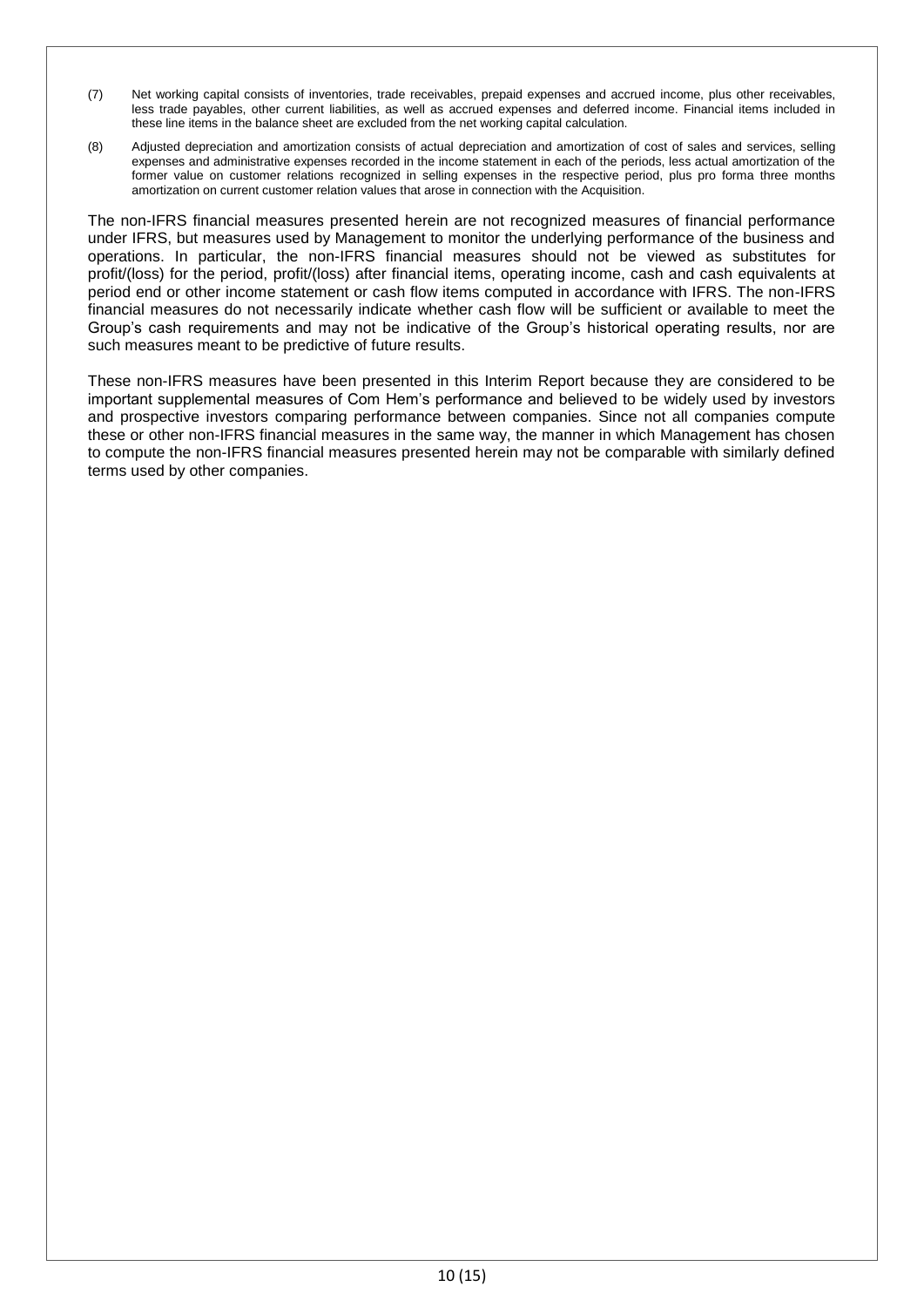# **CONDENSED CONSOLIDATED FINANCIAL STATEMENTS**

*The condensed consolidated financial statements present the NorCell Sweden Holding 2 AB (publ) Group as of and for the three months ended March 31, 2012.* 

# **Condensed Consolidated Income Statement**

|                | For the three<br>months ended<br>March 31, 2012 |
|----------------|-------------------------------------------------|
|                | (SEK in millions)                               |
|                | 1,136                                           |
|                | (581)                                           |
|                | 555                                             |
|                | (331)                                           |
|                | (55)                                            |
|                | (1)                                             |
|                | 168                                             |
|                | (390)                                           |
|                | (222)                                           |
|                | 58                                              |
|                | (164)                                           |
|                |                                                 |
| Loss per share |                                                 |
|                | (0.27)                                          |
|                | (0.27)                                          |

# **Condensed Consolidated Statement of Comprehensive Income**

|                                             | For the three<br>months ended<br>March 31, 2012 |  |
|---------------------------------------------|-------------------------------------------------|--|
|                                             | (SEK in millions)                               |  |
|                                             | (164)                                           |  |
|                                             |                                                 |  |
|                                             |                                                 |  |
| <b>Comprehensive income for the period </b> | (164)                                           |  |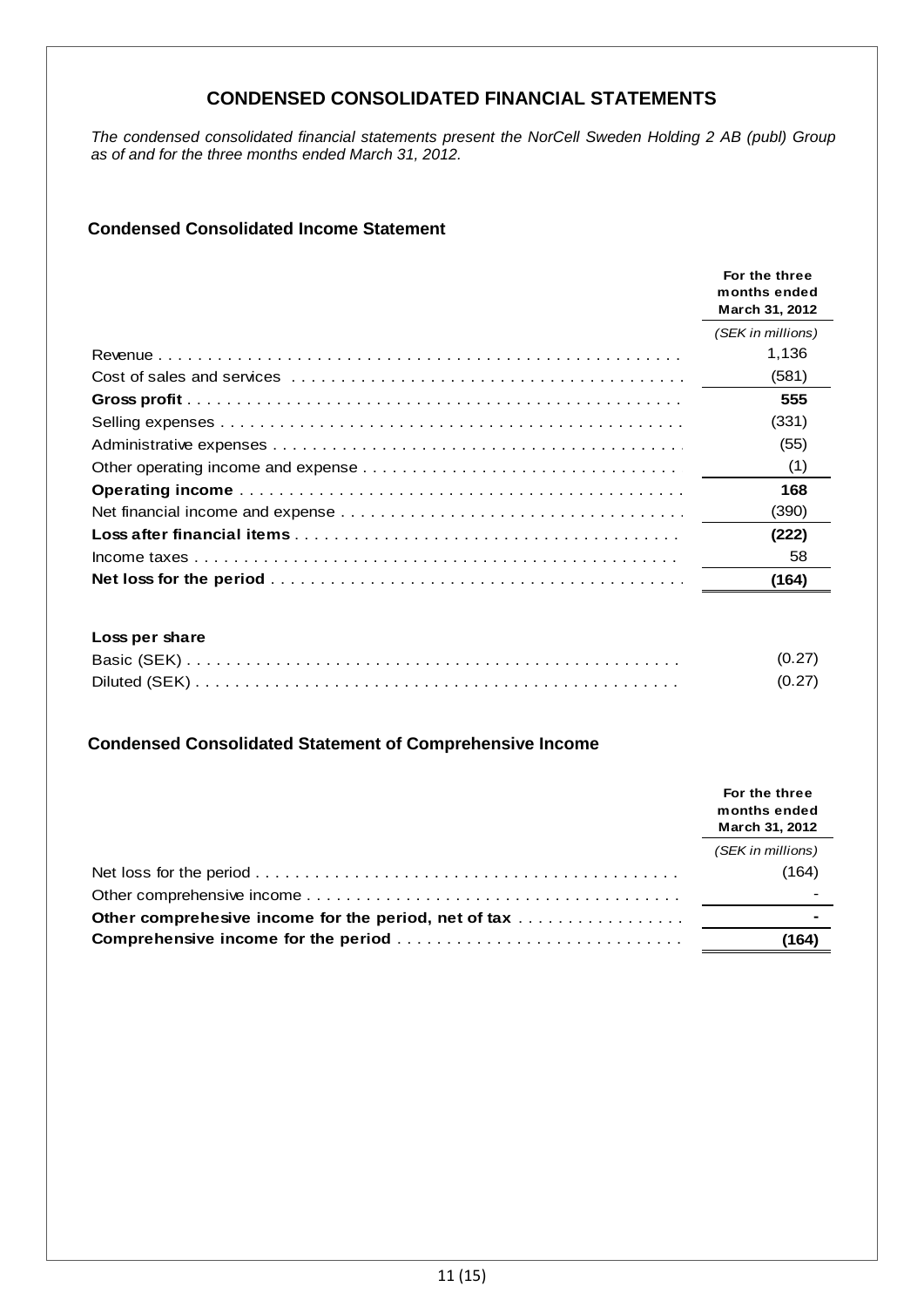# **Condensed Consolidated Balance Sheet**

|                                                                                                                            | As of<br>March 31.<br>2012 | As of<br>December<br>31, 2011 |
|----------------------------------------------------------------------------------------------------------------------------|----------------------------|-------------------------------|
| Non-current assets                                                                                                         |                            | (SEK in millions)             |
|                                                                                                                            | 16,857                     | 16,993                        |
|                                                                                                                            | 10,742                     | 10,742                        |
| - of which customer relations $\ldots \ldots \ldots \ldots \ldots \ldots \ldots \ldots \ldots \ldots \ldots \ldots \ldots$ | 5,714                      | 5,851                         |
|                                                                                                                            | 1,431                      | 1,460                         |
|                                                                                                                            | 1                          |                               |
|                                                                                                                            | 18,289                     | 18,453                        |
|                                                                                                                            | 280                        | 292                           |
|                                                                                                                            | 647                        | 1,044                         |
|                                                                                                                            | 927                        | 1,336                         |
|                                                                                                                            | 19,216                     | 19,789                        |
|                                                                                                                            |                            |                               |
|                                                                                                                            | 517                        | 681                           |
|                                                                                                                            | 15,310                     | 15,369                        |
|                                                                                                                            | 5,078                      | 5,102                         |
|                                                                                                                            | 5,636                      | 5,783                         |
|                                                                                                                            | 4,473                      | 4,338                         |
|                                                                                                                            | 1.387                      | 1,416                         |
|                                                                                                                            | 16,697                     | 16,785                        |
|                                                                                                                            | 255                        | 551                           |
|                                                                                                                            | 1,747                      | 1,772                         |
|                                                                                                                            | 2,002                      | 2,322                         |
|                                                                                                                            | 19,216                     | 19,789                        |

# **Condensed Consolidated Statement of Change in Equity**

|                                    |              |         | <b>Retained</b> |                     |
|------------------------------------|--------------|---------|-----------------|---------------------|
|                                    |              |         | Earnings        |                     |
|                                    |              | Other   | incl. Net       |                     |
|                                    | <b>Share</b> | Paid-in | Loss for the    |                     |
| <b>SEK in millions</b>             | capital      | Capital | Period          | <b>Total Equity</b> |
| Opening equity as of Jan 1, 2012.  |              | 1.341   | (660)           | 681                 |
| Comprehensive loss for the period  |              |         | (164)           | (164)               |
| Closing equity as of Mar 31, 2012. |              | 1.341   | (824)           | 517                 |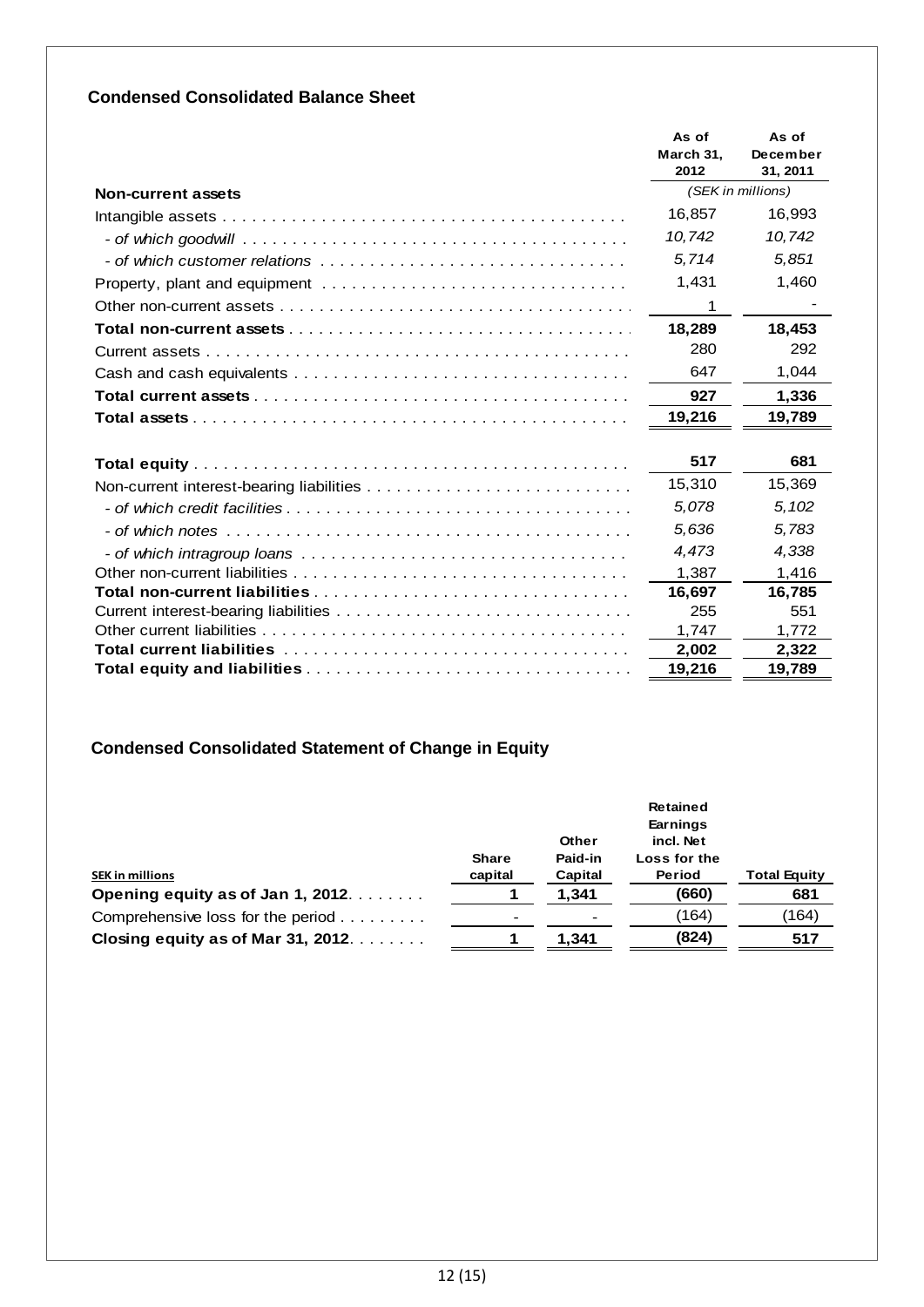# **Condensed Consolidated Cash Flow Statement**

|                             | For the three<br>months ended<br>March 31, 2012 |
|-----------------------------|-------------------------------------------------|
| <b>Operating activities</b> | (SEK in millions)                               |
|                             | (222)                                           |
|                             | 652                                             |
|                             | (172)                                           |
|                             | 258                                             |
| <i>Investing activities</i> |                                                 |
|                             | (51)                                            |
|                             | (131)                                           |
|                             | (183)                                           |
| <b>Financing activities</b> |                                                 |
|                             | (436)                                           |
|                             | (37)                                            |
|                             | (473)                                           |
|                             | (397)                                           |
|                             | 647                                             |

# **\*Adjustments for items not included in cash flow, etc.**

|                                                                  | For the three<br>months ended<br>March 31, 2012 |  |
|------------------------------------------------------------------|-------------------------------------------------|--|
|                                                                  | (SEK in millions)                               |  |
|                                                                  | 359                                             |  |
|                                                                  | (58)                                            |  |
|                                                                  | 27                                              |  |
| Change in accrued arrangement fees and accrued interest expenses | 182                                             |  |
|                                                                  | 135                                             |  |
|                                                                  |                                                 |  |
|                                                                  | 652                                             |  |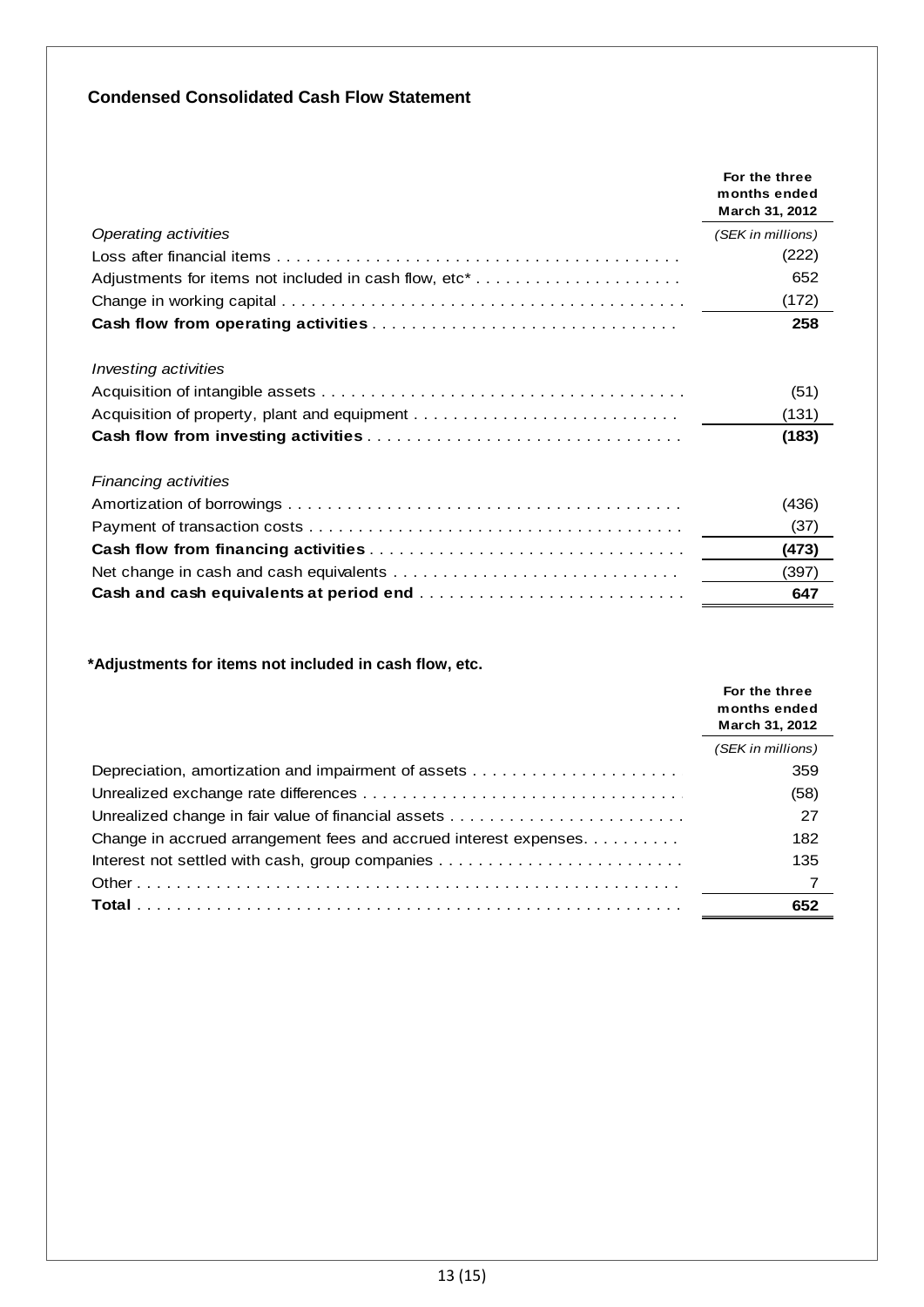# **Notes to the Condensed Consolidated Financial Statements**

## **Note 1 Basis of Preparation**

The consolidated accounts of the Group are prepared in accordance with International Financial Reporting Standards ("IFRSs") as disclosed in the Annual Report 2011. The Interim Report is prepared in accordance with IAS 34 Interim Financial Reporting.

The new or amended IFRS and IFRIC interpretations, which became effective on January 1, 2012, have had no material effect on the consolidated financial statements.

These condensed consolidated financial statements are presented in million Swedish kronor (SEK), which is also the Group's functional currency.

This Interim Report has been approved for issuance by the Board of Directors on May 29, 2012.

## *Operating Segments*

The operations of the Group are integrated and constitute a single operating segment that offers the supply of pay television, high-speed broadband and fixed-telephony on a single market, Sweden. This is also the base of the Group's management structure and the structure for internal reporting, which is controlled by the Group's Chief Executive Officer, who has been identified as its chief operating decision maker. As such, the Group does not present any operating segment information. However, information on revenue from paytelevision, high-speed broadband, fixed-telephony and landlord is disclosed in Note 2.

## **Note 2 Revenue**

Total revenue amounted to SEK 1,136 million. Pay television revenue amounted to SEK 425 million, or 37.4% of total revenue. High-speed broadband revenue amounted to SEK 318 million, or 27.9 % of total revenue. Fixed-telephony revenue amounted to SEK 134 million, or 11.8% of total revenue. Landlord revenue amounted to SEK 216 million, or 19.0% of total revenue and other revenue amounted to SEK 44 million, or 3.8% of total revenue.

## **Note 3 Operating Expenses**

The Group's cost of sales and services amounted to SEK 581 million, or 51.2% of total revenue in the three months ended March 31, 2012. Selling expenses amounted to SEK 331 million, or 29.1% of total revenue, and the Group's administrative expenses amounted to SEK 55 million, or 4.9% of total revenue.

#### **Note 4 Financial Income and Expenses**

Net financial income and expenses summarized to a net financial expense of SEK 390 million in the three months ended March 31, 2012.

Net financial expenses consisted primarily of interest expenses on borrowings amounting to SEK 420 million, and a change in fair value of derivative instruments amounting to SEK 27 million, partly offset by currency gains in EUR denominated debt of SEK 58 million in the three months ended March 31, 2012.

#### **Note 5 Income Taxes**

The Group recognized tax income for the first three months of SEK 58 million.

#### **Note 6 Net Loss for the Period**

The Group recognized a net loss of SEK 164 million in the three months ended March 31, 2012.

#### **Note 7 Capital Expenditures**

Capital expenditures after funding through leasing facilities for the first three months 2012 amounted to SEK 183 million, or 16.1% of total revenue. Of the total amount, SEK 131 million related to investments in fixed tangible assets and SEK 51 million in fixed intangible assets. As from January 1, 2012, Com Hem is able to connect paid out sales commissions to specific fixed-term subscriber contracts generated from certain telemarketing sales. Therefore, in accordance with IAS 38, approximately SEK 8 million have been recognized as fixed intangible assets in the first quarter 2012, which will be amortized over the specific contract period, normally 12 to 24 months.

#### **Note 8 Liquidity and Financial Position**

As of March 31, 2012 the Group held SEK 647 million in cash and cash equivalents. Under the Senior Facilities Agreement, the Group has access to an additional committed capital expenditures facility of SEK 750 million and an additional committed SEK 446 million under the Revolving facility.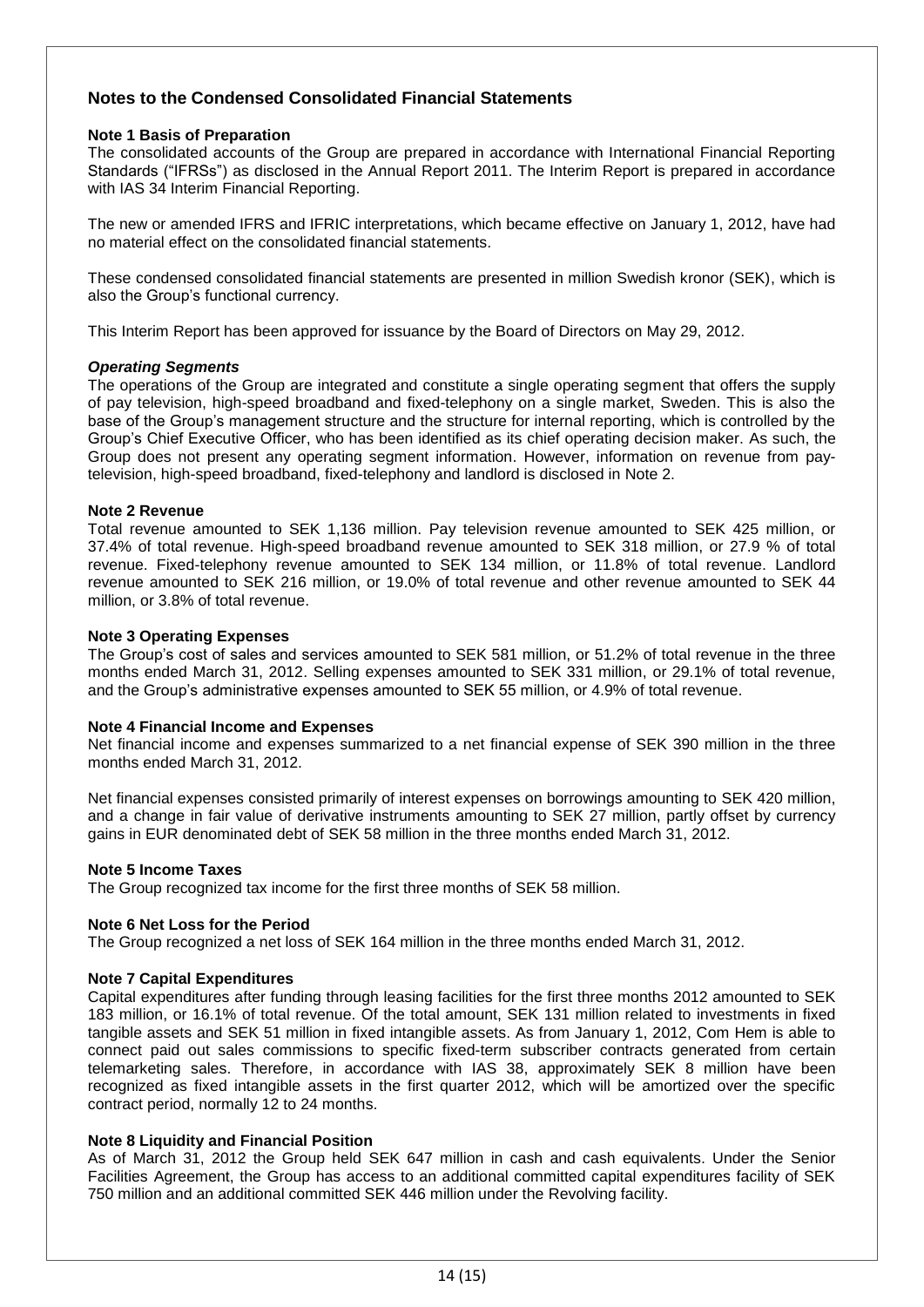## **Note 9 Related Parties**

The Group has related party relationships with the Company's owner and with Board members and Group Management. There have been no significant changes in the relationships or transactions with related parties for the Group compared to the information disclosed in the Annual Report 2011.

## **Note 10 Risks and Uncertainty Factors**

The Group's operations are influenced by a number of exogenous factors. For a detailed description of the risk factors considered to be most important to the Group's future progress, see the description from the Group's Annual Report 2011. The Group believes that the risk environment has not materially changed from the description in the Annual Report 2011.

#### **Note 11 Subsequent Events**

To the knowledge of the Board of Directors, no events have occurred after closing date that are expected to have a material impact on the business.